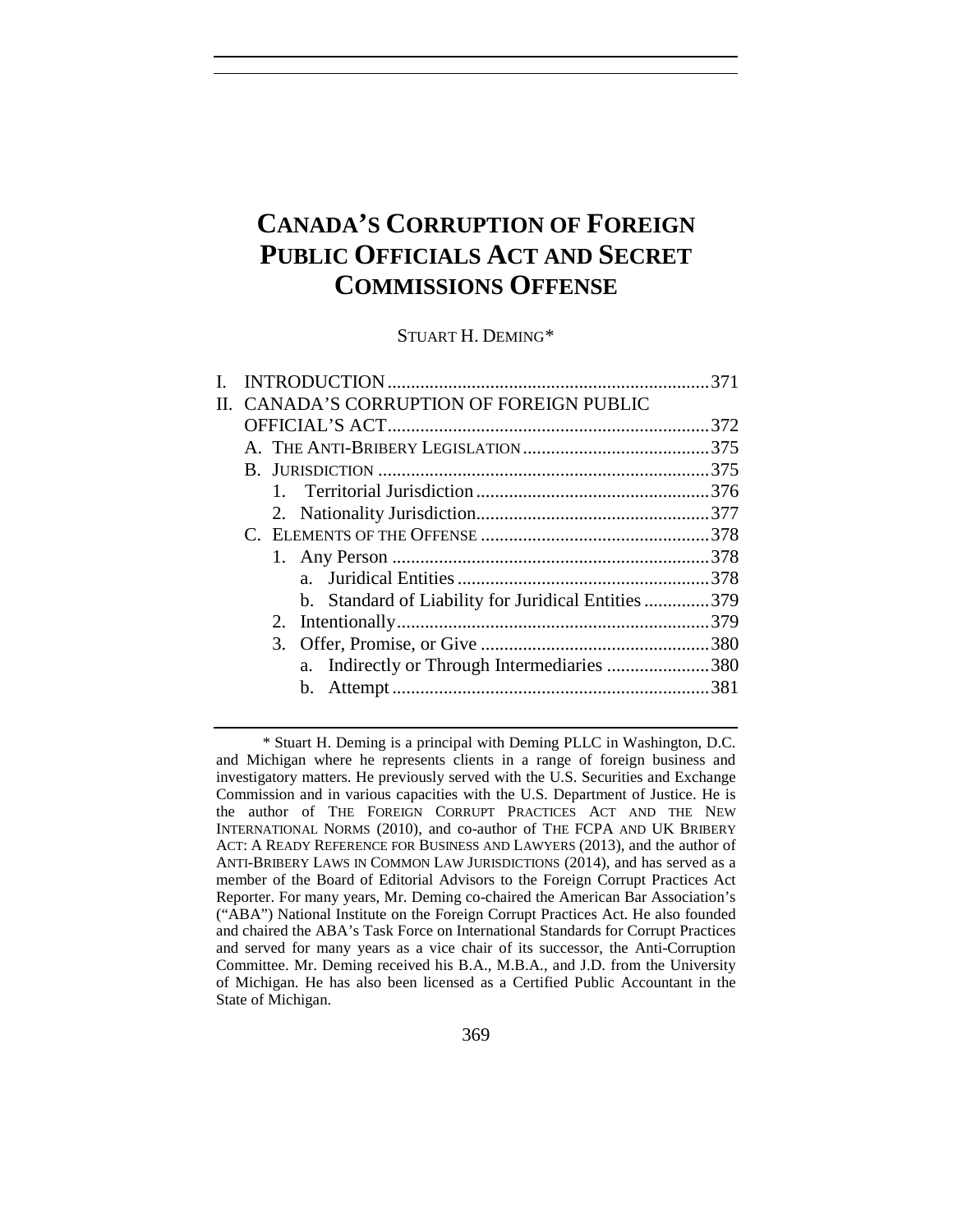370 *AM. U. INT'L L. REV.* [29:2

|    | $\mathbf{c}$ .                                                  |  |
|----|-----------------------------------------------------------------|--|
|    | d.                                                              |  |
| 4. | Any Undue Pecuniary or Other Advantage383                       |  |
| 5. |                                                                 |  |
|    | a <sub>z</sub>                                                  |  |
|    | b. Public International Organizations 384                       |  |
|    | Political Party, Political Party Official, or<br>$\mathbf{c}$ . |  |
|    |                                                                 |  |
| б. | In Order that the Official Act or Refrain from Acting           |  |
|    | in Relation to the Performance of Official Duties385            |  |
| 7. | To Obtain or Retain Business or Other Improper                  |  |
|    |                                                                 |  |
|    | D. EXCEPTIONS AND AFFIRMATIVE DEFENSES386                       |  |
| 1. |                                                                 |  |
| 2. |                                                                 |  |
| 3. | Reasonable and Bona Fide Business Expenses 387                  |  |
|    |                                                                 |  |
|    |                                                                 |  |
|    | E. THE CFPOA RECORD-KEEPING OFFENSE 389                         |  |
|    | III. CANADA'S SECRET COMMISSIONS OFFENSE 390                    |  |
|    |                                                                 |  |
|    |                                                                 |  |
|    |                                                                 |  |
| 1. |                                                                 |  |
| 2. |                                                                 |  |
| 3. |                                                                 |  |
|    | Indirectly or Through Intermediaries 393<br>a.                  |  |
|    | Attempt, Complicity, and Conspiracy 393<br>b.                   |  |
| 4. |                                                                 |  |
| 5. | Any Undue Pecuniary or Other Advantage395                       |  |
| 6. | Affairs or Business of the Agent's Principal 395                |  |
|    | D. EXCEPTIONS AND AFFIRMATIVE DEFENSES395                       |  |
|    |                                                                 |  |
|    |                                                                 |  |
|    | B. CIVIL PENALTIES AND ADMINISTRATIVE SANCTIONS397              |  |
|    |                                                                 |  |
|    |                                                                 |  |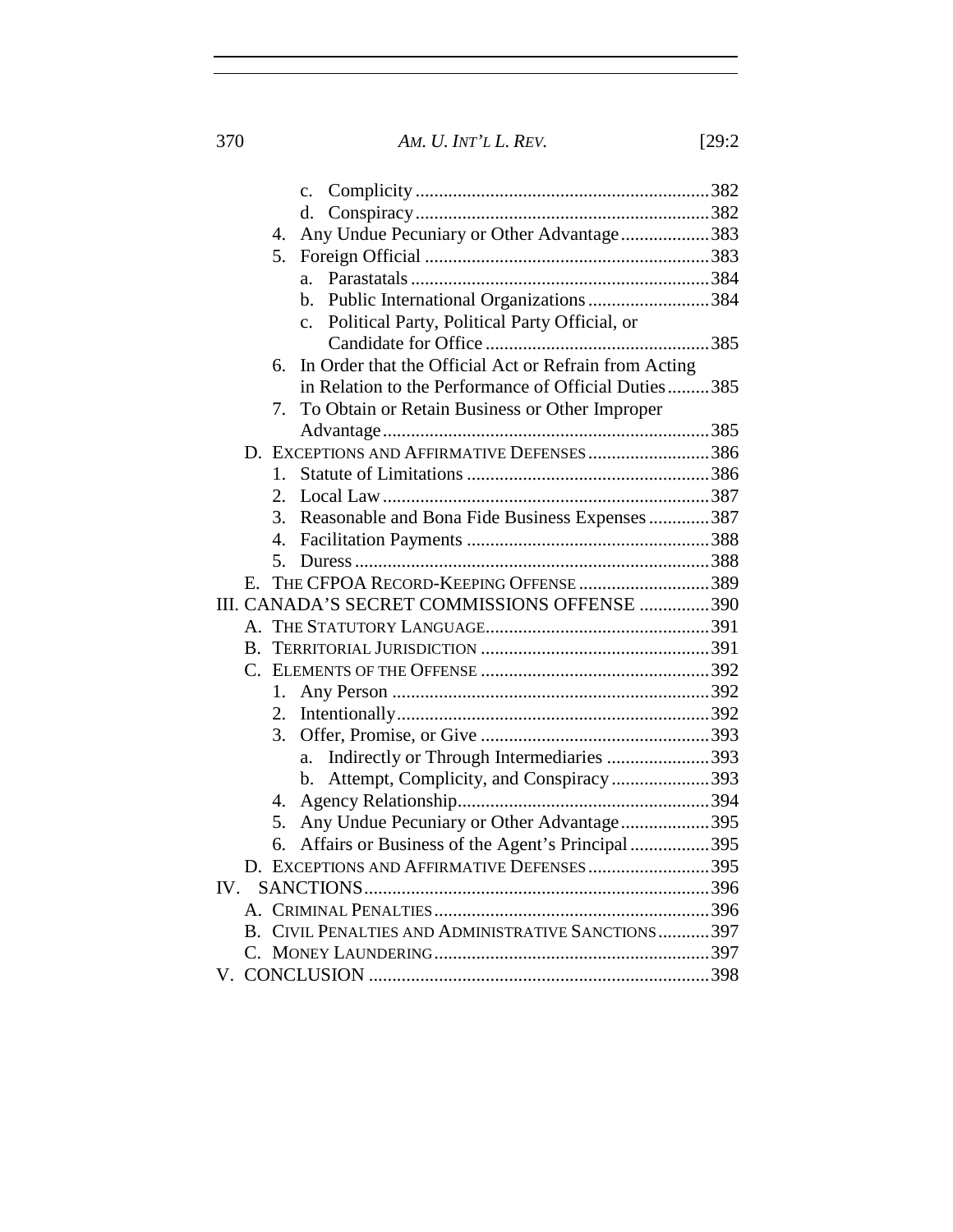## <span id="page-2-3"></span>I. INTRODUCTION

By its enactment of the Foreign Corrupt Practices Act ("FCPA") in  $1977<sup>1</sup>$  $1977<sup>1</sup>$ , the United States became the first country to prohibit the bribery of foreign public officials.[2](#page-2-1) For many years thereafter, the United States remained the only country to have implemented and enforced such a prohibition. A series of significant international developments in the 1990s and the early part of this century have dramatically changed the landscape.[3](#page-2-2)

<span id="page-2-0"></span><sup>1.</sup> Foreign Corrupt Practices Act of 1977, Pub. L. No. 95-213, 91 Stat. 1494 (codified as amended at 15 U.S.C. §§ 78m, 78dd-1–78dd-3, 78ff (2013)).

<span id="page-2-1"></span><sup>2.</sup> *E.g.*, Alan L. Monk, *The Cost of Doing Business? Laws Against Bribery of Foreign Public Officials in International Business Transactions*, FRASER MILNER CASGRAIN LLP (revised Jan. 13, 2012), *available at* http://www.jdsupra.com/ legalnews/the-cost-of-doing-business-laws-against-35536/.

<span id="page-2-2"></span><sup>3.</sup> Org. for Econ. Co-operation and Dev., Convention on Combating Bribery of Foreign Public Officials in International Business Transactions, Nov. 21, 1997, S. Treaty Doc. No. 105-43, 37 I.L.M. 1 (1998) (entered into force Feb. 15, 1999); *Convention on Combating Bribery of Foreign Public Officials in International Business Transactions Ratification Status as of 20 November 2012*, ORG. FOR ECON. CO-OPERATION AND DEV., http://www.oecd.org/daf/antibribery/antibriberyconventionratification.pdf (last visited Sept. 28, 2013) [hereinafter *Convention on Combating Bribery Status*]; Org. of Am. States, Inter-American Convention Against Corruption, 35 I.L.M. 724 (1996) (entered into force on Mar. 6, 1997); OAS, *Signatories and Ratifications: B-58: Inter-American Convention Against Corruption, Signatories and Ratifications* (1996), *available at* http://www.oas.org/juridico/english/Sigs/b-58.html [hereinafter *Inter-American Convention Signatories*]; Council of Europe, Criminal Law Convention on Corruption, January 1, 1999, 38 I.L.M. 505 (entered into force July 1, 2002); *Criminal Law Convention on Corruption Status as of 7/6/2009*, Council of Europe, http://conventions.coe.int/Treaty/Commun/ChercheSig.asp?NT=173&CM=8&DF =7/6/2009&CL=ENG (last visited Sept. 29, 2013) [hereinafter *Status of Parties to CoE Criminal Law Convention*]; African Union Convention on Preventing and Combating Corruption, 43 I.L.M. 1 (2004) (entered into force Aug. 5, 2006), *available at* http://www.africa-union.org/root/au/Documents/Treaties/Text/ Convention%20on%20Combating%20Corruption.pdf; *List of Countries Which Have Signed, Ratified/Acceded to the African Convention on Preventing and Combating Corruption*, AFRICAN UNION, http://www.au.int/en/sites/default/files/ Corruption.pdf (last visited Sept. 28, 2013) [hereinafter *African Union Convention List of Signatories*]; United Nations Convention against Corruption, G.A. Res. 58/4, U.N. Doc. A/RES/58/4 (2003) (entered into force December 14, 2005); *Chapter XVIII Penal Matters, 14, United Nations Convention Against Corruption*, UNITED NATIONS TREATY COLLECTION, http://treaties.un.org/doc/Publication/ MTDSG/Volume%20II/Chapter%20XVIII/XVIII-14.en.pdf (last visited Sept. 29,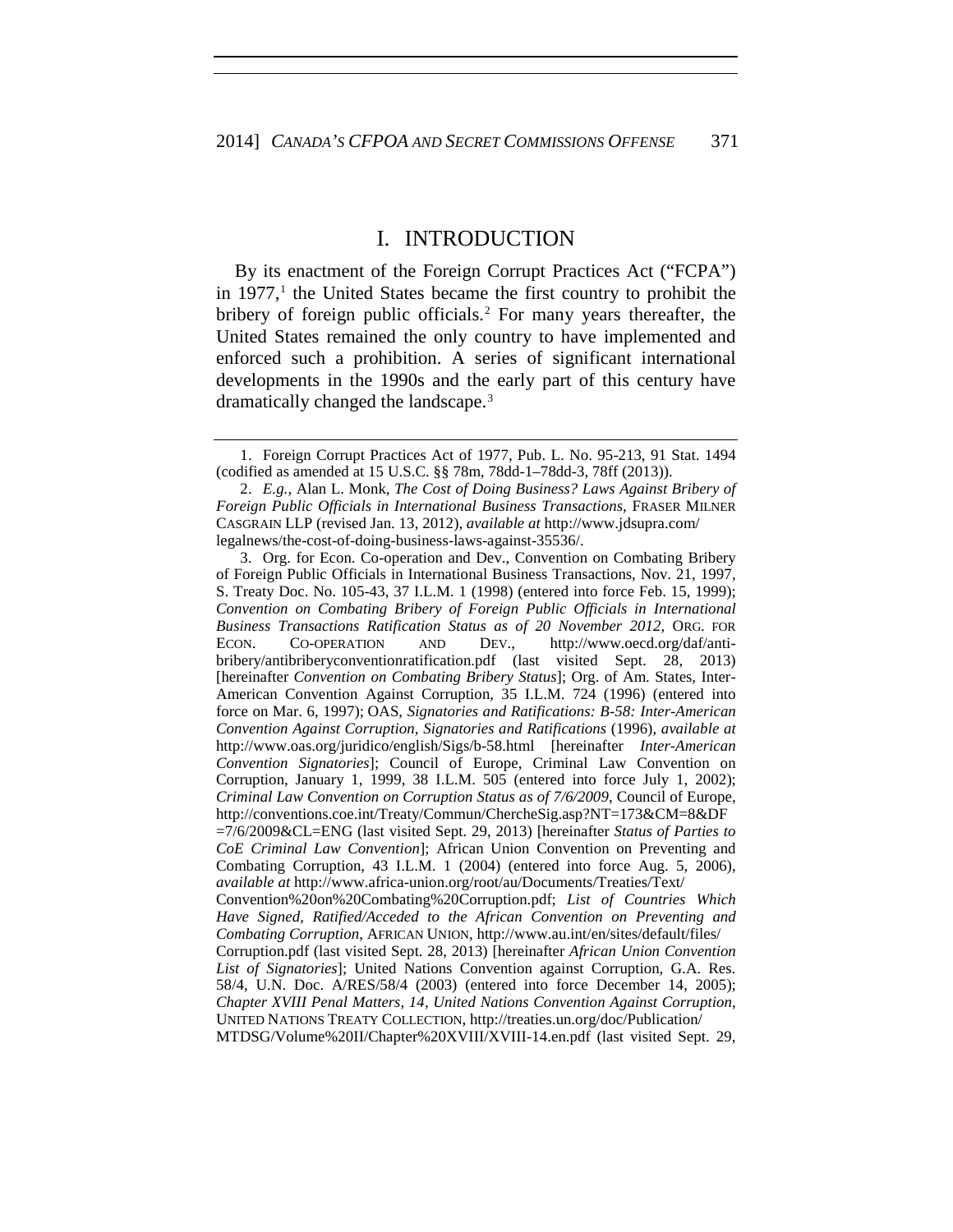372 *AM. U. INT'L L. REV.* [29:2

Today most developed countries have implemented, and increasingly enforce, domestic legislation prohibiting the bribery of foreign public officials.[4](#page-3-0) Virtually all other countries are parties to international conventions prohibiting the bribery of foreign public officials.[5](#page-3-1) It is only a matter of time before most of the world will have adopted domestic legislation prohibiting the bribery of foreign public officials. The enforcement of the FCPA by the United States and the adoption by the United Kingdom of its Bribery Act 2010 ("UK Bribery Act")[6](#page-3-2) have both received considerable attention. But the recent adoption of critical amendments by Canada to its Corruption of Foreign Public Officials Act ("CFPOA")[7](#page-3-3) signals the need for increased attention to be given to Canadian law with respect to foreign bribery.

## II. CANADA'S CORRUPTION OF FOREIGN PUBLIC OFFICIAL'S ACT

On December 7, 199[8](#page-3-4), Canada adopted the CFPO $A^8$  in conjunction with its ratification of the Organisation for Economic

<span id="page-3-0"></span>4. *Convention on Combating Bribery Status*, *supra* note [3](#page-2-3) (listing forty countries, including Canada, which, as of November 20, 2012, deposited instruments of ratification or accession to the OECD Convention).

<span id="page-3-1"></span>5. *See Inter-American Convention Signatories*, *supra* note [3](#page-2-3) (listing thirtythree countries, including Canada, that have deposited instruments of ratification or accession); *Status of Parties to U.N. Convention Against Corruption*, *supra* note [3](#page-2-3) (listing ratification status of 167 parties, including Canada); *Status of Parties to CoE Criminal Law Convention*, *supra* note [3](#page-2-3) (listing forty-one countries that had ratified or acceded to it, including Canada); *African Union Convention List of Signatories*, *supra* note [3](#page-2-3) (listing thirty-one countries that ratified the AU Convention).

<span id="page-3-2"></span>6. Bribery Act 2010 ("UK Bribery Act"), c. 23 (U.K.).

7. Corruption of Foreign Public Officials Act, S.C. 1998, c. 34 (Can.).

<span id="page-3-4"></span><span id="page-3-3"></span>8. *Id.*

<sup>2013) [</sup>hereinafter *Status of Parties to U.N. Convention Against Corruption*]. Additionally, the World Bank and the regional development banks, including the African Development Bank, the Asian Development Bank, the European Bank for Reconstruction and Development, and the Inter-American Development Bank, began to seriously address the issue of corruption and its relationship to development in their procurement practices. STUART H. DEMING, THE FOREIGN CORRUPT PRACTICES ACT AND THE NEW INTERNATIONAL NORMS 347 (2010) (explaining that because multilateral lending institutions have so much leverage over borrower governments, the institutions have implemented procurement policies that "seek to eliminate opportunities for corruption associated with their operations and to tie lending to progress in combating corruption").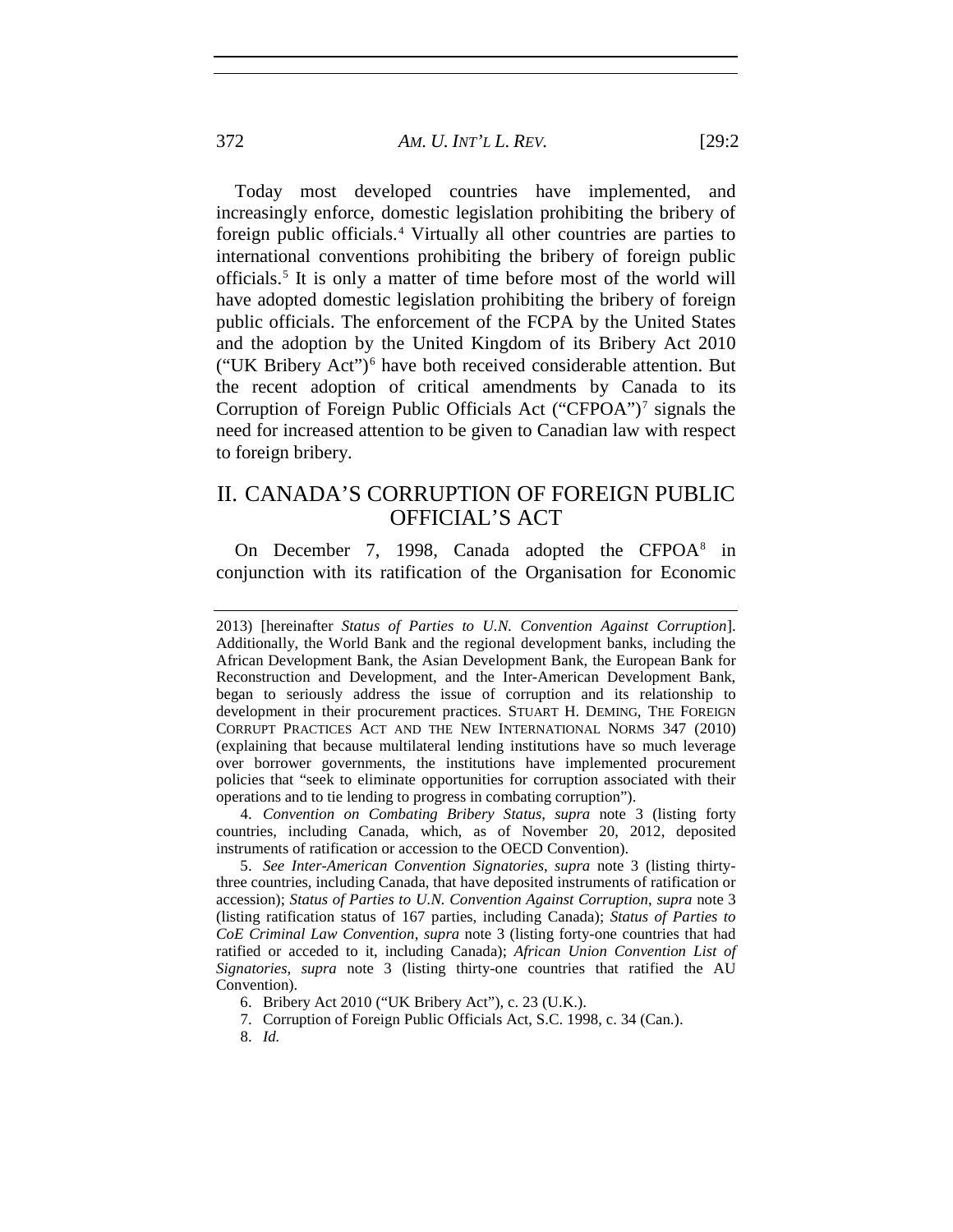<span id="page-4-0"></span>Co-operation and Development ("OECD") Convention on Combating Bribery of Foreign Public Officials in International Business Transactions ("OECD Convention").<sup>[9](#page-4-1)</sup> The CFPOA was Canada's OECD Convention implementing legislation, and the law became effective on February 14, 1999.<sup>[10](#page-4-2)</sup>

In adopting the CFPOA, Canada created an act separate from its Criminal Code. The CFPOA combines the OECD Convention's language and requirements with language already in Canada's Criminal Code.[11](#page-4-3) By its terms, the CFPOA is designed to accommodate additional international conventions relating to the corruption of foreign public officials.[12](#page-4-4) This now includes Canada's

<span id="page-4-1"></span><sup>9</sup>*. Convention on Combating Bribery Status*, *supra* note [3.](#page-2-3) After being an original signatory to the OECD Convention on December 17, 1997, Canada deposited its instrument of ratification on December 17, 1998. *Canada Review of Implementation of the Convention and 1997 Recommendation*, ORG. FOR ECON. CO-OPERATION & DEV. 1, http://www.oecd.org/investment/anti-bribery/antibriberyconvention/2385703.pdf (last visited Sept. 28, 2013) [hereinafter *Canada Review of Implementation and 1997 Recommendation*]; *Convention on Combating Bribery Status*, *supra* note [3.](#page-2-3)

<sup>10.</sup> Corruption of Foreign Public Officials Act, § 13.

<span id="page-4-3"></span><span id="page-4-2"></span><sup>11.</sup> *Compare id.* § 3(1) ("Every person commits an offence who, in order to obtain or retain an advantage in the course of business, directly or indirectly gives, offers or agrees to give or offer a loan, reward, advantage or benefit of any kind to a foreign public official or to any person for the benefit of a foreign public official . . . as consideration for an act or omission by the official in connection with the performance of the official's duties or functions."), *with* Canada Criminal Code, R.S.C. 1985, c. C-46,  $\S$  121(1) (Can.) (outlining the definition of frauds committed on the government by any individual who "directly or indirectly gives, offers or agrees to give or offer to an official or to any member of his family, or to any one for the benefit of an official . . . a loan, reward, advantage or benefit of any kind as consideration for cooperation, assistant, exercise of influence or an act or omission.") *and* Convention on Combating Bribery of Foreign Public Officials in International Business Transactions, *supra* note [3,](#page-2-3) art. 1 (mandating that each Party make it a criminal offense "under its law for any person to offer, promise or give any undue pecuniary or other advantage, whether directly or through intermediaries, to a foreign public official, for that official or for a third party, in order that the official act or refrain from acting in relation to the performance of official duties, in order to retain business or other improper advantage in the conduct of international business").

<span id="page-4-4"></span><sup>12.</sup> The long title of the CFPOA is "An Act Respecting the Corruption of Foreign Public Officials and the Implementation of the Convention on Combating Bribery of Foreign Public Officials in International Business Transactions, and to Make Related Amendments to Other Acts." Corruption of Foreign Public Officials Act (Can.) § 3; *Canada Review of Implementation and 1997 Recommendation*, *supra* note [9,](#page-4-0) pt. A (stating that "by using the term 'Corruption' in the Act's title,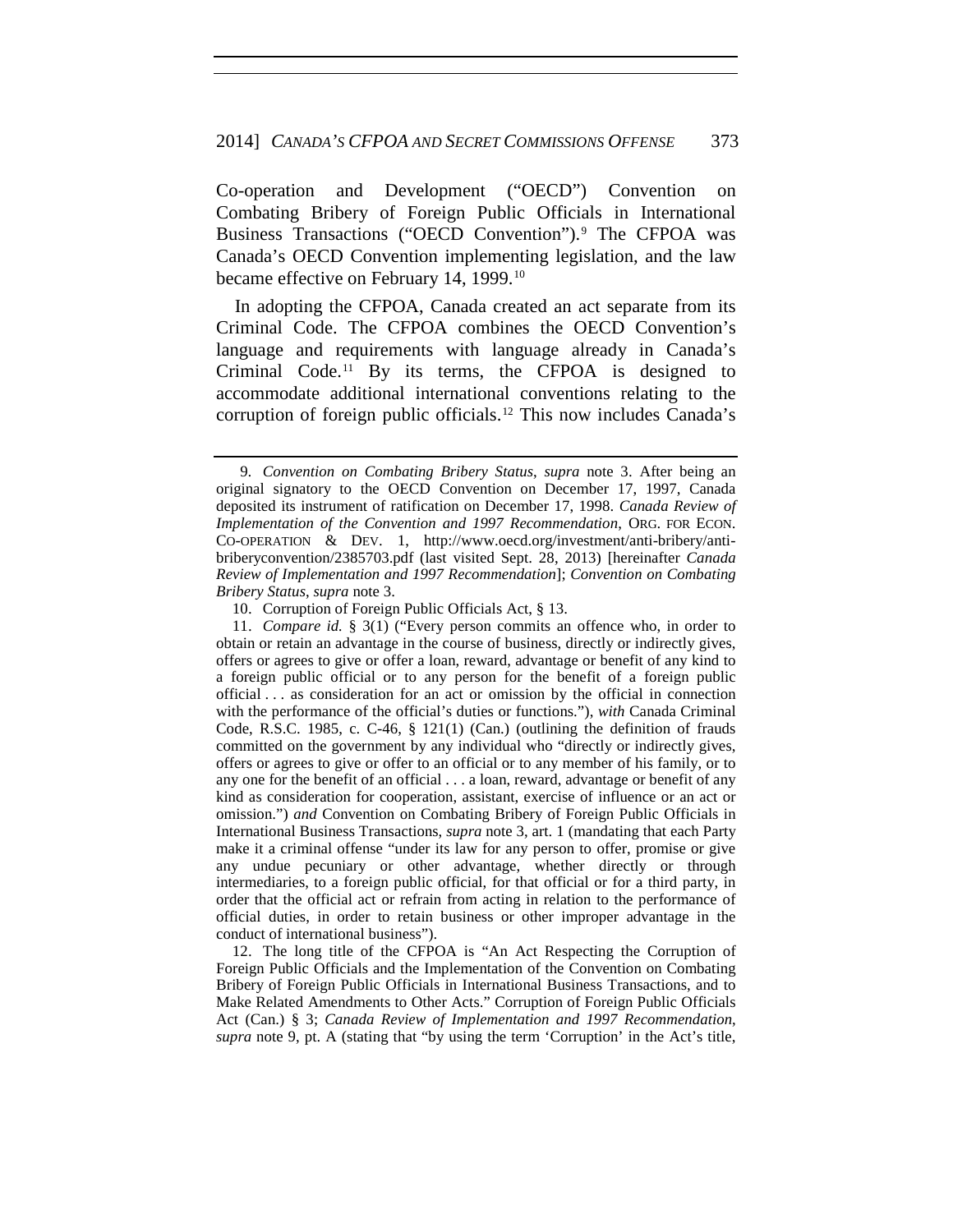ratification of the Inter-American Convention Against Corruption ("Inter-American Convention"), which became effective on January 6, 2000,[13](#page-5-0) and its ratification of the United Nations Convention against Corruption ("UN Convention"), which became effective on October 2, 2007.[14](#page-5-1)

<span id="page-5-5"></span>More recently, Canada amended the CFPOA to broaden its jurisdictional reach and the breadth of its prohibitions.[15](#page-5-2) These amendments were, in large part, prompted by criticism of the OECD Working Group on Bribery in International Transactions ("OECD Working Group").<sup>[16](#page-5-3)</sup> The amendments coincide with considerable efforts by Canadian authorities to establish and train special units of the Royal Canadian Mounted Police devoted to enforcement of the CFPOA.[17](#page-5-4) Canadian authorities have also sought to ensure the

<span id="page-5-1"></span>14. *Status of Parties to U.N. Convention Against Corruption*, *supra* note [3](#page-2-3) (including no reservations or declarations were asserted by Canada with respect to Article 16, the provision of the UN Convention that corresponds with the CFPOA).

<span id="page-5-2"></span>15. Act to Amend the Corruption of Foreign Public Officials Act, Bill S-14, § 5, 41st Parliament (1st Sess. 2013) (enacted) (Can.), *available at* http://lawslois.justice.gc.ca/PDF/2013\_26.pdf.

<span id="page-5-3"></span>16. *See* ROBIN MACKAY, BILL S-14: AN ACT TO AMEND THE CORRUPTION OF FOREIGN PUBLIC OFFICIALS ACT, LEGISLATIVE SUMMARY, § 1.3 (May 28, 2013) (Can.), *available at* http://www.parl.gc.ca/Content/LOP/LegislativeSummaries/41 /1/s14-e.pdf (explaining that the OECD Working Group objected to the CFPOA's limited jurisdictional reach, the dearth of Canadian investigators "working to uncover bribery among foreign public officials," and the weakness of penalties for violating the Act); *see also Phase 3 Report on Implementing the OECD Anti-Bribery Convention in Canada*, ORG. FOR ECON. CO-OPERATION & DEV. WORKING GRP. ON BRIBERY ¶¶ 15–24, 121, 133–35 (Mar. 2011), *available at* http://www.oecd.org/document/46/0,3746,en\_2649\_34859\_44572654\_1\_1\_1\_1,00 .html [hereinafter *Canada Phase 3 Report*] (outlining concerns that (1) the foreign bribery offense under the CFPOA applies solely to bribes for the purpose of obtaining or retaining an advantage in the course of "business for profit," (2) Canada should amend the CFPOA to introduce nationality jurisdiction over the foreign bribery offense, and (3) Canada should amend the CFPOA to "expressly prohibit the making of off-the-books accounts and transactions, the recording of non-existent transactions, and the use of false documentation").

<span id="page-5-4"></span>17. *See Canada: Follow-up to the Phase 3 Report & Recommendations*, ORG. FOR ECON. CO-OPERATION & DEV. WORKING GRP. ON BRIBERY 8 (May 2013),

<span id="page-5-6"></span>there is room for the Act to grow to accommodate new legislative provisions falling under this heading should Canada, in the future, undertake to sign and ratify additional international conventions dealing with such matters").

<span id="page-5-0"></span><sup>13.</sup> *Inter-American Convention Signatories*, *supra* note [3,](#page-2-3) at 5 (demonstrating that no reservations or declarations were asserted by Canada with respect to Article VIII, relating to transnational bribery, which is the provision that corresponds to the CFPOA).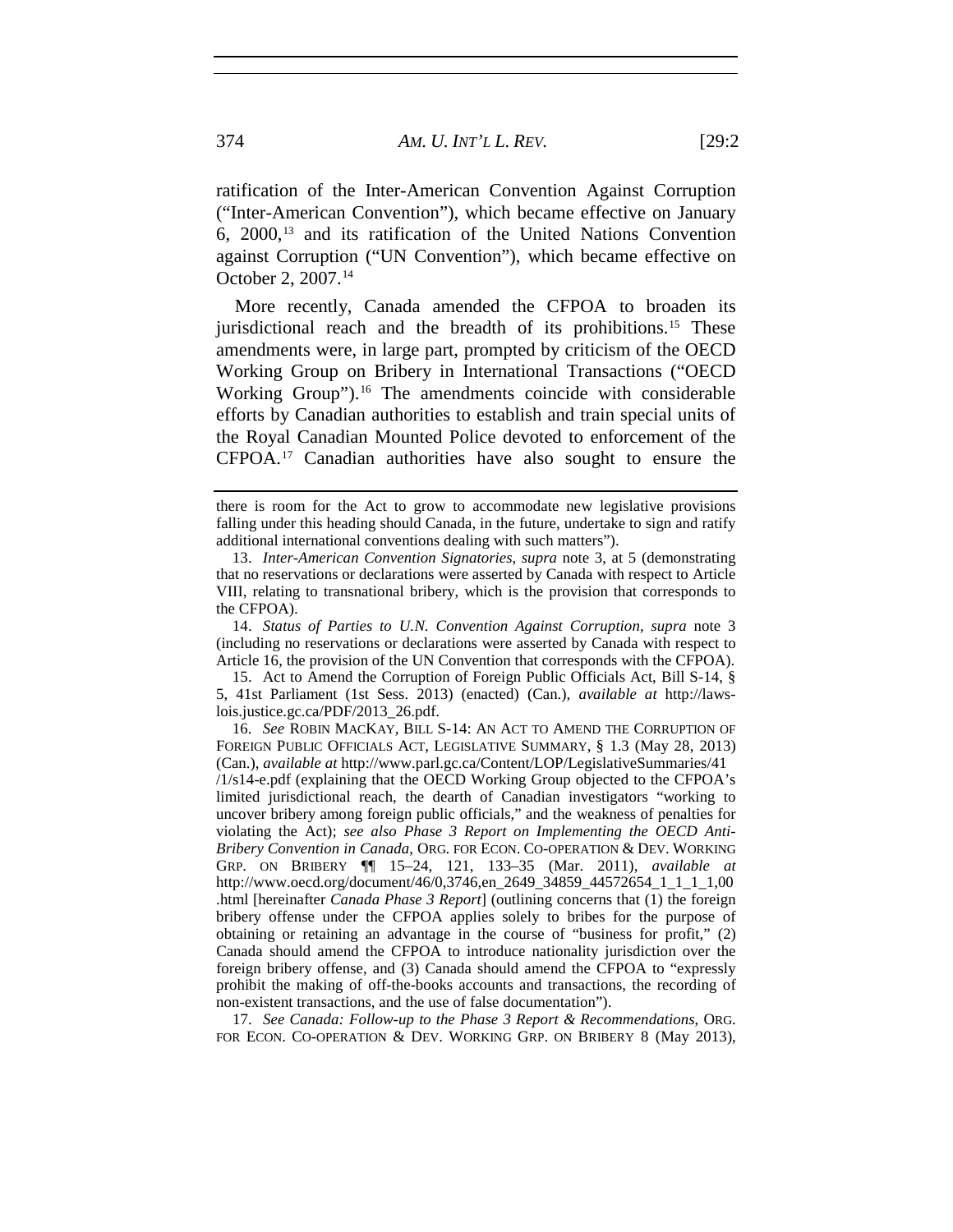availability of prosecutors with the requisite level of expertise.[18](#page-6-0) Numerous cases are currently under investigation and a further increase in enforcement is generally anticipated.<sup>[19](#page-6-1)</sup>

#### A. THE ANTI-BRIBERY LEGISLATION

#### The CFPOA provides, in pertinent part, as follows:

Every person commits an offence who, in order to obtain or retain an advantage in the course of business, directly or indirectly gives, offers or agrees to give or offer a loan, reward, advantage or benefit of any kind to a foreign public official or to any person for the benefit of a foreign public official

(a)as consideration for an act or omission by the official in connection with the performance of the official's duties or functions; or

(b)to induce the official to use his or her position to influence any acts or decisions of the foreign state or public international organisation for which the official performs duties or functions. $^{20}$  $^{20}$  $^{20}$ 

## B. JURISDICTION

With the recent amendments to the CFPOA, $21$  conduct that may

<span id="page-6-1"></span>19. *See, e.g.*, *id.* (recommending that more Canadian prosecutorial resources be dedicated to the Public Prosecution Service of Canada for the "soon expected . . . case-load of potentially more than 20 cases"); MACKAY, *supra* note [16,](#page-5-5) § 1.3 (calling attention to Transparency International's 2012 progress report that highlighted the thirty-four Canadian CFPOA investigations that were then underway).

<span id="page-6-2"></span>20. Corruption of Foreign Public Officials Act, S.C. 1998, c. 34, § 3(1) (Can.). This article will use English spellings customary in the United States, except for quoted language using Canadian spellings.

<span id="page-6-3"></span>21. Act to Amend the Corruption of Foreign Public Officials Act, Bill S-14, § 5, 41st Parliament (1st Sess. 2013) (enacted) (Can.), *available at* http://lawslois.justice.gc.ca/PDF/2013\_26.pdf.

http://www.oecd.org/daf/anti-bribery/CanadaP3writtenfollowupreportEN.pdf [hereinafter *Canada Follow-up to the Phase 3 Report*] (noting that, as of the date of the follow-up report, fifteen full-time CFPOA enforcement positions within the Royal Canadian Mounted Police were funded and that "the actual number of investigators working on CFPOA investigations between Ottawa and Calgary is significantly greater than fifteen, having drawn additional resources to assist with large investigations").

<span id="page-6-0"></span><sup>18.</sup> *See id.* at 9 (highlighting the creation of a "senior cadre of prosecutors, with expertise of the highest level" that will act as a national resource for complex and high-profile CFPOA prosecutions).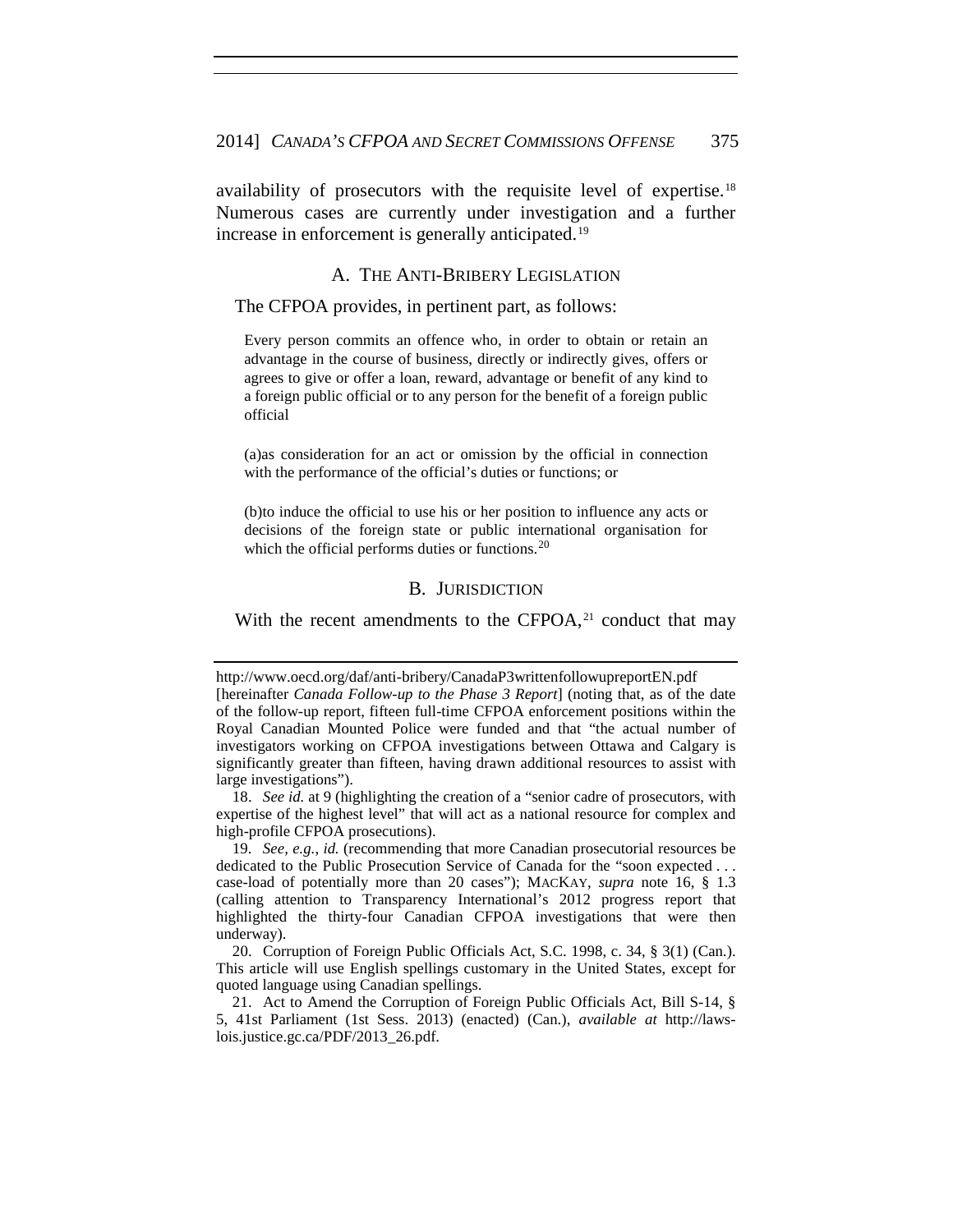otherwise violate the CFPOA is now subject to both territorial and nationality jurisdiction.

#### *1. Territorial Jurisdiction*

Jurisdiction over the bribery of a foreign public official is established in Canada when the offense is committed in whole or in part within its territory. Canada's territorial jurisdiction can extend to conduct taking place on aircraft registered with Canadian authorities,  $22$  on aircraft that terminate in Canada,  $23$  and on any aircraft where the person committing the offense on the aircraft is later present in Canada.<sup>[24](#page-7-2)</sup>

An extensive physical connection between the offense and Canada is not required. The leading case in Canada on territorial jurisdiction is the Supreme Court's decision in *R. v. Libman*, [25](#page-7-3) which established that an offense is "subject to the jurisdiction of [Canadian] courts [when] a significant portion of the activities constituting that offence took place in Canada . . . . [I]t is sufficient that there be a 'real and substantial link' between an offence and [Canada]."[26](#page-7-4) What constitutes a "significant portion" or a "real and substantial link" to establish territorial jurisdiction is a factual inquiry that courts make on a case-by-case basis.<sup>[27](#page-7-5)</sup> Of significance with respect to the

26. *Id.* at 213.

<span id="page-7-5"></span><span id="page-7-4"></span>27. In *R. v. Niko Resources Ltd.*, a publicly traded company headquartered in Calgary, Canada, pled guilty to a violation of the CFPOA with respect to its indirect foreign subsidiary, Niko Bangladesh. R. v. Niko Resources Ltd., [2011] 101 W.C.B. (2d) 118 (Can. Alta. Q.B.), Agreed Statement of Facts, ¶¶ 1, 55. In 2005 Niko Bangladesh purchased and provided the use of a vehicle, valued at \$190,984, to a Bangladeshi State Minister for Energy and Mineral Resources. *Id.* ¶ 4. Later, Niko Resources paid travel and accommodation expenses for the minister to travel from Bangladesh to Calgary to attend an oil and gas exposition. *Id.* ¶¶ 5, 35–37. Niko Resources also improperly paid approximately \$5,000 for the minister's non-business travel to New York. *Id.* ¶¶ 5, 37. Even though Niko Bangladesh was a Barbados corporation wholly owned by Niko Cayman, which, in turn, was a wholly owned foreign subsidiary of Niko Resources, the latter ultimately agreed that it had a real and substantial link to what took place in

<sup>22.</sup> Can. Crim. Code, R.S.C. 1985, c. C-46, § 7(1)(a) (Can.).

<sup>23.</sup> *Id.* § 7(1)(b).

<sup>24.</sup> *Id.* § 7(2).

<span id="page-7-3"></span><span id="page-7-2"></span><span id="page-7-1"></span><span id="page-7-0"></span><sup>25.</sup> R. v. Libman, [1985] 2 S.C.R. 178, 214 (Can.) (upholding a trial court's finding that where a defendant sold fraudulent shares of mining companies to U.S. residents from an office in Canada but received the money in either Costa Rica or Panama, the fraud could properly be prosecuted in Canada).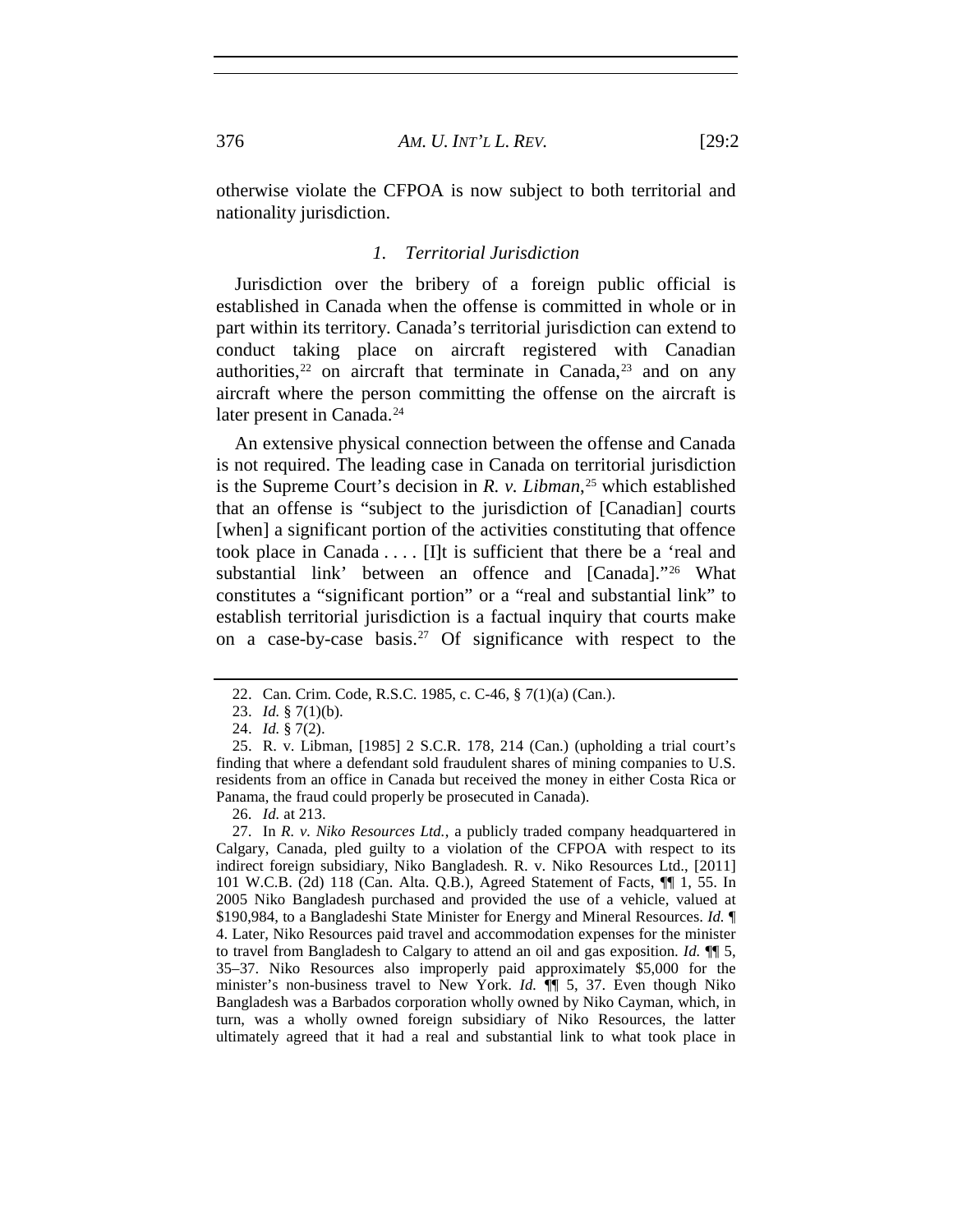CFPOA, the Supreme Court in *Libman* noted that Canada "should not be indifferent to the protection of the public in other countries."[28](#page-8-0)

The relationship between territorial jurisdiction and Canadian law on conspiracy also bears on the CFPOA's jurisdictional reach. Territorial jurisdiction is established in Canada when a person conspires in Canada to commit an act in another country that is an offense under the laws of that country and that would also be an offense if committed in Canada.<sup>[29](#page-8-1)</sup> Alternatively, jurisdiction is established if a person conspires in another country to commit an offense in Canada.[30](#page-8-2) "If an offence under the [CFPOA] was or would have been committed by conspirators outside of Canada, then the conspiracy to commit that offence is deemed to have taken place within Canada."<sup>[31](#page-8-3)</sup> "It is not necessary that the offence intended by the conspirators be completed."[32](#page-8-4)

#### *2. Nationality Jurisdiction*

The CFPOA is now subject to nationality jurisdiction.<sup>[33](#page-8-5)</sup> Regardless of whether the individual or entity may be subject to

Bangladesh. *Id.* ¶ 10. Niko Bangladesh, including the acquisition of the vehicle, was fully funded by Niko Resources. *Id.* ¶¶ 11, 39. The CEO of Niko Resources was on Niko Bangladesh's board of directors. *Id.* ¶¶ 11, 15. Niko Resources closely monitored the activities of Niko Bangladesh, including the flow of money from Niko Resources to Niko Bangladesh, even small transactions and accounting practices. *Id.* ¶¶ 15, 17, 19. Niko Resources was also aware of a letter on Niko Bangladesh stationery confirming delivery of the vehicle for the minister's use. *Id.* ¶¶ 33, 34.

<span id="page-8-0"></span><sup>28.</sup> *Libman,* 2 S.C.R. at 214*.* In *Canada (Human Rights Commission) v. Canadian Liberty Net* [1998] 1 S.C.R. 626 (Can.), a private organization changed its message to refer callers to a phone number in the United States to hear racist messages. Citing *Libman*, the Supreme Court of Canada found that the facts of the case "[did] not even test the outer limits of [the] principle" as the advertisement for the racist messages was made in Canada on the same phone line where the original messages had been available. *Id.* at 671. In *R. v. Hammerbeck*, 1993 CanLII 613, ¶ 26 (Can. B.C.A.C.), the accused took his daughter to the United States and kept her there for three weeks in violation of a child custody order. The British Columbia Court of Appeal held that Canadian courts had jurisdiction over the father's prosecution because the abduction started in Canada.

<sup>29.</sup> Can. Crim. Code, R.S.C. 1985, c. C-46, § 465(3) (Can.).

<sup>30.</sup> *Id.* § 465(4).

<span id="page-8-5"></span><span id="page-8-4"></span><span id="page-8-3"></span><span id="page-8-2"></span><span id="page-8-1"></span><sup>31.</sup> *Canada Review of Implementation and 1997 Recommendation*, *supra* note [9,](#page-4-0) pt. 4.1.

<sup>32.</sup> *Id.*

<sup>33.</sup> Corruption of Foreign Public Officials Act, S.C. 1998, c. 34, § 5 (Can.).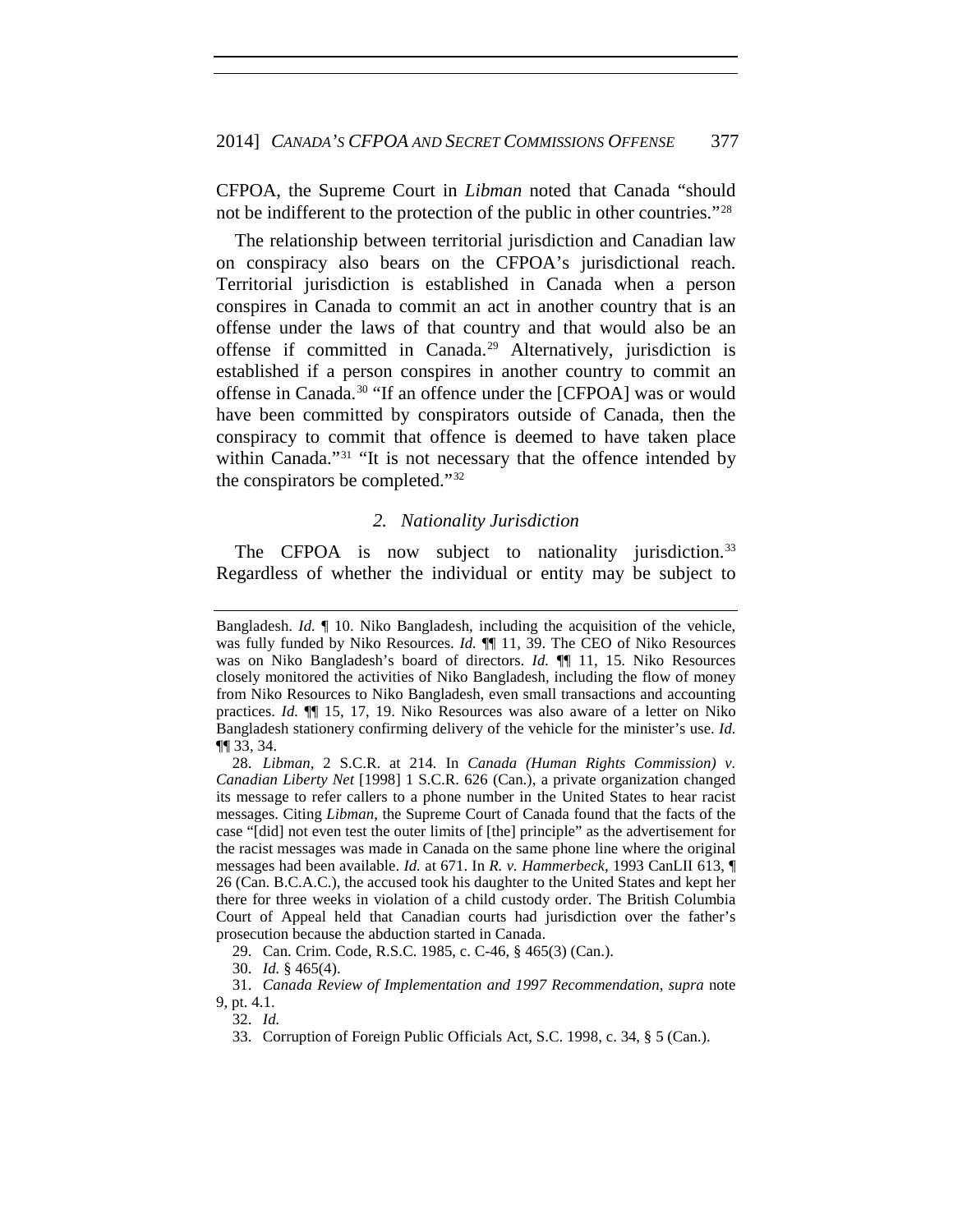Canada's territorial jurisdiction, the CFPOA applies to Canadian citizens,<sup>[34](#page-9-0)</sup> "permanent resident[s],"<sup>35</sup> and any "public body" or entity formed "under the laws of Canada or a province."[36](#page-9-2) *"[P]ermanent resident"* is "a person who has acquired permanent resident status and has not subsequently lost that status."[37](#page-9-3)

## C. ELEMENTS OF THE OFFENSE

## *1. Any Person*

The CFPOA offense is intended to apply to "every person."<sup>[38](#page-9-4)</sup>

*a. Juridical Entities*

In addition to a natural person, a "person" includes an organization,<sup>[39](#page-9-5)</sup> which can include "a public body, body corporate, society, company, firm, partnership, trade union or municipality," or an association of persons created for a common purpose with an operational structure that holds itself out to the public as an association of persons.[40](#page-9-6)

39. *Id.* § 2; Can. Crim. Code, R.S.C. 1985, c. C-46, § 2 (Can.).

<span id="page-9-6"></span><span id="page-9-5"></span><span id="page-9-4"></span>40*.* Can. Crim. Code § 2 ("organisation"). The first prosecution and plea under the CFPOA was against a corporate entity, Hydro Kleen Systems Inc. R. v. Watts*,*  [2005] A.J. No. 568; 2005 AB.C. LEXIS 613, ¶ 140 (Can. Alta. Q.B.) (stating that the sentencing principles to be considered should be those "under section 426, the

<sup>34.</sup> *Id.* § 5(a).

<sup>35.</sup> *Id.* § 5(b).

<sup>36.</sup> *Id.* § 5(c).

<span id="page-9-3"></span><span id="page-9-2"></span><span id="page-9-1"></span><span id="page-9-0"></span><sup>37.</sup> Immigration and Refugee Protection Act, R.S.C. 2001, c. 27, § 2(1); *see also id.* § 27(1) (noting that a permanent resident in Canada is a person who is not a Canadian citizen but who has been granted permission to live and work in Canada without any time limit on his or her stay); *id.* § 28(1) ("A permanent resident must comply with a residency obligation with respect to every five-year period."); *id.* § 28(2)(a) (including "with respect to a five-year period if, on each of a total of at least 730 days in that five-year period, they are (i) physically present in Canada, (ii) outside Canada accompanying a Canadian citizen who is their spouse or common-law partner or, in the case of a child, their parent, (iii) outside Canada employed on a full-time basis by a Canadian business or in the federal public administration or the public service of a province, (iv) outside Canada accompanying a permanent resident who is their spouse or common-law partner or, in the case of a child, their parent and who is employed on a full-time basis by a Canadian business or in the federal public administration or the public service of a province, or (v) referred to in regulations providing for other means of compliance").

<sup>38</sup>*.* Corruption of Foreign Public Officials Act (Can.) § 3(1).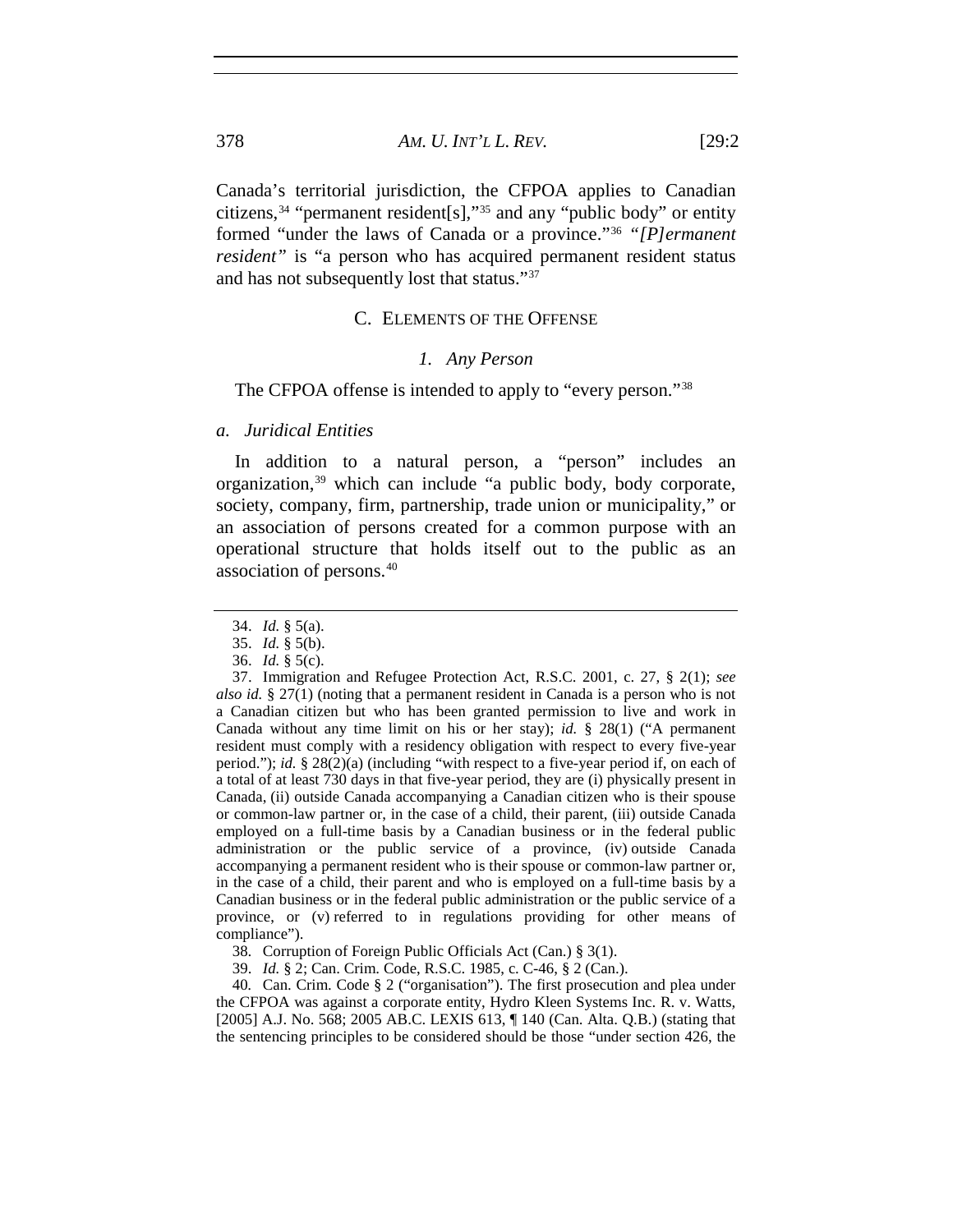#### *b. Standard of Liability for Juridical Entities*

Canada no longer relies on the "identification theory" under the common law, having codified a standard for organizational liability. An organization is a party to an offense if, with the intent at least in part to benefit the organization, one of its senior officers

(a) acting within the scope of their authority, is a party to the offence;

(b) having the mental state required to be a party to the offence and acting within the scope of their authority, directs the work of other representatives of the organisation so that they do the act or make the omission specified in the offence; or

(c) knowing that a representative of the organisation is or is about to be a party to the offence, does not take all reasonable measures to stop them from being a party to the offence. $41$ 

*A "senior officer"* is "a representative who plays an important role in the establishment of an organisation's policies or is responsible for managing an important aspect of the organisation's activities and, in the case of a body corporate, includes a director, its chief executive officer and its chief financial officer."[42](#page-10-1)

#### *2. Intentionally*

Though the CFPOA does not refer to intent,<sup>[43](#page-10-2)</sup> under Canada's Criminal Code, criminal offenses are presumed to require proof of *mens rea* "unless there is a clear indication to the contrary."[44](#page-10-3) The intention and knowledge elements of *mens rea* also include willful blindness,<sup>[45](#page-10-4)</sup> but they do not include a "should have known" standard.[46](#page-10-5) The involvement of an intermediary does not alter the

<span id="page-10-0"></span>secret commissions under the Criminal Code").

<sup>41.</sup> Can. Crim. Code § 22.2.

<sup>42.</sup> *Id.* § 2.

<span id="page-10-2"></span><span id="page-10-1"></span><sup>43.</sup> Corruption of Foreign Public Officials Act (Can.) § 3(1); *Canada Review of Implementation and 1997 Recommendation*, *supra* not[e 9,](#page-4-0) pt. 1.1.2.

<span id="page-10-3"></span><sup>44</sup>*. Canada Review of Implementation and 1997 Recommendation*, *supra* note [9,](#page-4-0) pt. 1.1.2 (citing R. v. Cogger (1997), 214 N.R. 64 3d 322 (Can); R. v. Cooper, [1978] 1 S.C.R. 860 (Can)).

<span id="page-10-4"></span><sup>45.</sup> *Canada Review of Implementation and 1997 Recommendation*, *supra* note [9,](#page-4-0) pt. 1.1.2.

<span id="page-10-5"></span><sup>46.</sup> *Id.* (stating that the "should have known" standard amounts to negligence or lack of due diligence).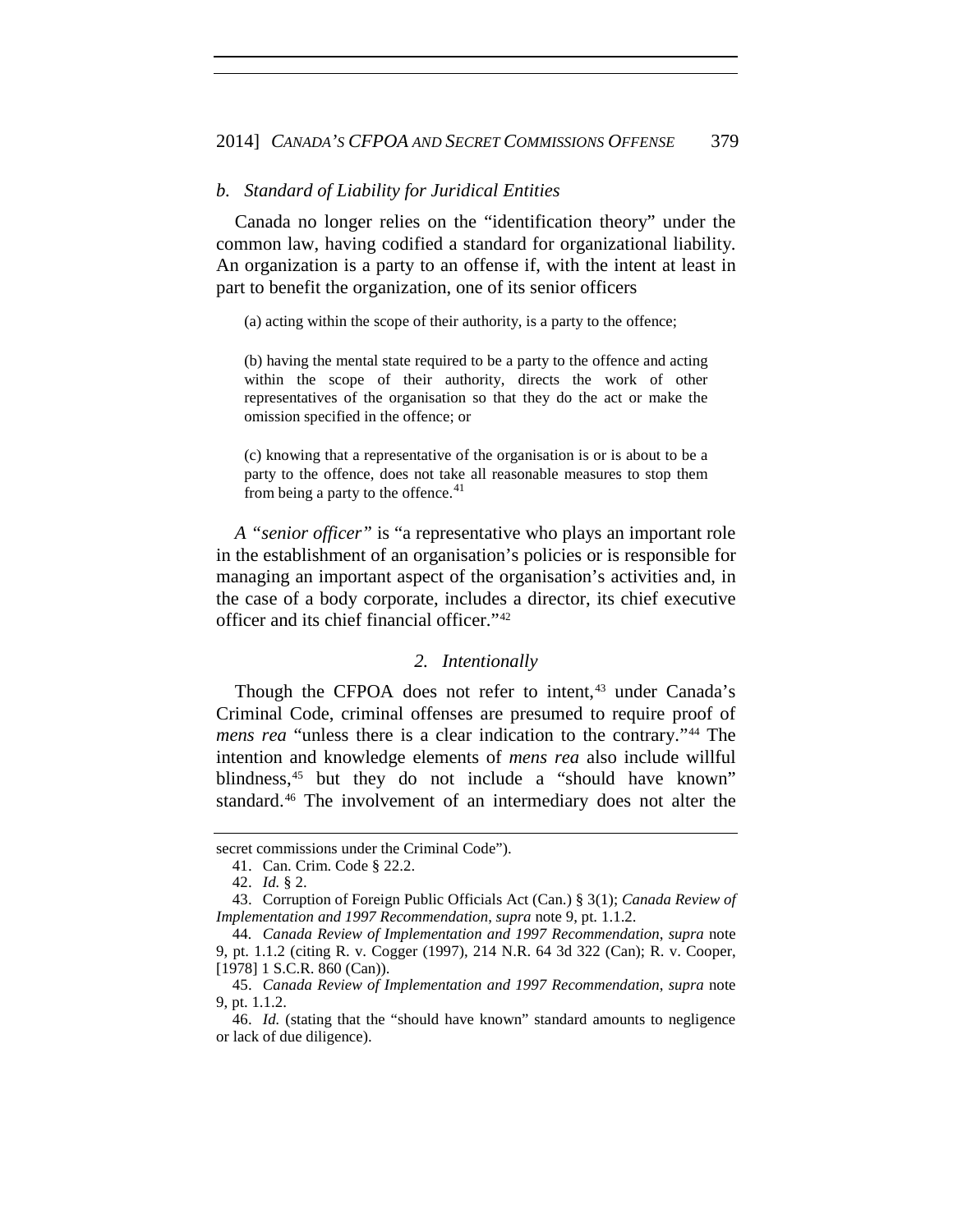nature of the *mens rea* requirement.<sup>[47](#page-11-0)</sup>

It is not an offense simply to give something of value to a foreign public official with no expectation of anything in return. The phrase "in order to" in the definition of the offense implies a purpose underlying the act of giving of a benefit.<sup>[48](#page-11-1)</sup> In essence, the phrase "in order to" imparts a *quid pro quo* element to the offense.[49](#page-11-2) The "benefit" is given or offered to the official in order to induce the official to use his or her official position to the business advantage of the person making the bribe.

## *3. Offer, Promise, or Give*

The CFPOA uses the terms "gives, offers or agrees to give or offer."[50](#page-11-3) This is identical to the language used in the Criminal Code for improper inducements to public officials in Canada.<sup>[51](#page-11-4)</sup>

#### *a. Indirectly or Through Intermediaries*

Although the CFPOA does not make specific reference to the application of the offense to bribes given through intermediaries,  $52$ the words "directly or indirectly" cover bribes given through intermediaries.[53](#page-11-6) Depending upon their degree of knowledge,

<span id="page-11-6"></span><span id="page-11-5"></span><span id="page-11-4"></span>53*. Id.* As part of the plea agreement entered into by Griffiths Energy International Inc. ("GEI"), the Agreed Statement of Facts refers to a situation whereby a foreign official may have benefitted in a number of indirect ways. R. v. Griffiths Energy Int'l Inc., Agreed Statement of Facts, ¶¶ 2, 39, 55, 412, Jan. 14, 2013 (Can. Alta. Q.B.), *available at* http://www.cba.org/CBA/advocacy/PDF/

Griffiths Amended Statement of Facts.pdf [hereinafter R. v. GEI, Agreed Statement of Facts]. In particular, a consulting firm owned by the wife of Chad's Ambassador to the United States and Canada was the recipient of a major payment from GEI. *Id.* ¶¶ 20, 22, 38. The consulting agreement was essentially identical to the consulting agreement that had been previously proposed with an entity owned by the Ambassador. *Id.* ¶¶ 20, 34. In addition, the Deputy Chief of the Chadian Embassy in Washington, D.C. directed where the funds to the consulting firm owned by the Ambassador's wife were to be deposited. *Id.* ¶ 38. There was also an arrangement whereby the Ambassador's wife purchased founders shares in GEI. *Id.*  $\llbracket 23$ . The wife of the Deputy Chief of the Chadian Embassy was also allowed

<span id="page-11-7"></span><sup>47.</sup> *Id.* pt. 1.1.5; *see* discussion*, infra* Part II.C.3.

<span id="page-11-3"></span><span id="page-11-2"></span><span id="page-11-1"></span><span id="page-11-0"></span><sup>48.</sup> *Canada Review of Implementation and 1997 Recommendation*, *supra* note [9,](#page-4-0) pt. 1.1.2.

<sup>49.</sup> *Id.*

<sup>50.</sup> Corruption of Foreign Public Officials Act, S.C. 1998, c. 34, § 3(1) (Can.).

<sup>51.</sup> Can. Crim. Code, R.S.C. 1985, c. C-46, §§ 121(1), 123(1) (Can.).

<sup>52</sup>*.* Corruption of Foreign Public Officials Act (Can.) § 3(1).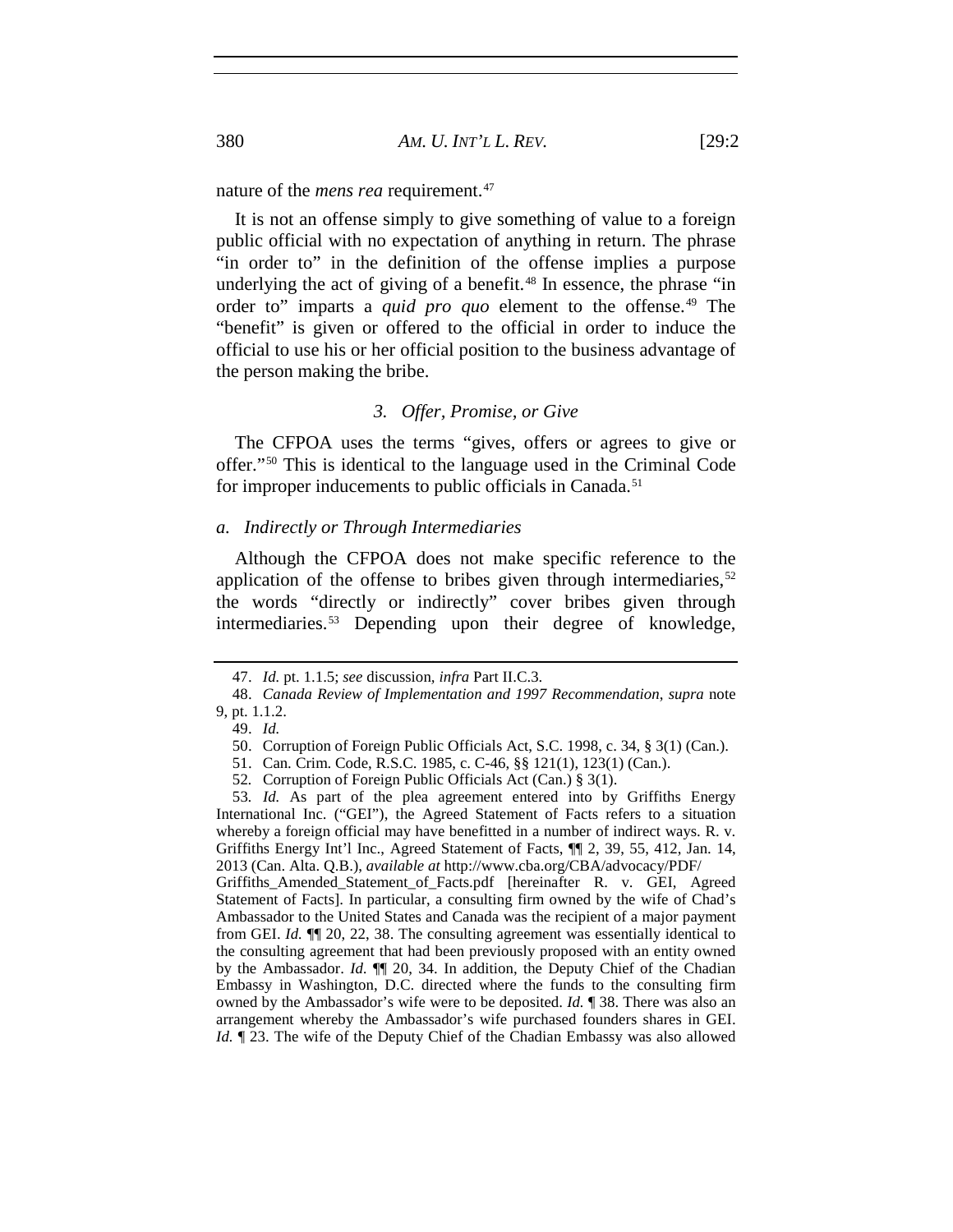intermediaries can also be prosecuted as being complicit parties to the offense.<sup>[54](#page-12-0)</sup>

#### *b. Attempt*

Liability exists for attempting to commit an offense regardless of whether it was, in fact, possible to commit the offense so long as the accused intends to commit the offense and "does or omits to do anything for the purpose of carrying out the intention."[55](#page-12-1) The penalty is imprisonment for a term that is one-half of the longest term to which a person who is guilty of the offense is liable.<sup>[56](#page-12-2)</sup> No "general" criterion" has been established to articulate a clear line between preparation and attempt.[57](#page-12-3) A determination must be made on a "caseby-case basis, having regard to the relationship between the nature and quality of the act in question and the nature of the complete offence, as well as the relative proximity of the act in question to what would have been the completed offence."<sup>[58](#page-12-4)</sup> "[W]here an accused's intention is otherwise proven, acts, which are on their face equivocal in nature, may nevertheless be sufficiently proximate so as to constitute an attempt."[59](#page-12-5)

<span id="page-12-2"></span>56. Can. Crim. Code § 463 (applying to situations where the violation of the underlying indictable offense is for a term of imprisonment of fourteen years or less).

<span id="page-12-3"></span>57. R. v. Deutsch, [1986] 2 S.C.R. 2, 3-4 (Can.) (describing the difference between preparation and attempt as "essentially a qualitative one").

58. *Id.*

to purchase founders shares as was an individual by the name of Adoum Hassan. *Id.* ¶ 24. The Ambassador's wife subsequently took steps to have Mr. Hassan's shares transferred to her consulting firm and then her personal account by using a power of attorney granted by Mr. Hassan to the Ambassador giving the latter authority over Mr. Hassan's shares*. Id.*

<sup>54.</sup> *See* discussion, *supra* Part II.C.3.c.

<span id="page-12-1"></span><span id="page-12-0"></span><sup>55.</sup> Can. Crim. Code § 24(1). The provisions of the Criminal Code "relating to indictable offences apply to indictable offences created by an enactment, and all the provisions of the Criminal Code relating to summary conviction offences apply to all other offences created by an enactment, except to the extent that the enactment otherwise provides." Interpretation Act, R.S.C. 1985, c. I-21, § 34(2) (Can.).

<span id="page-12-5"></span><span id="page-12-4"></span><sup>59.</sup> *Canada Review of Implementation and 1997 Recommendation*, *supra* note [9,](#page-4-0) pt. 1.3(2); *see* R. v. Sorrell, 1978 CarswellOnt 1205, ¶ 23 (Can. Ont. Ca.) (WL) (noting that where the defendants donned balaclavas, carried a loaded gun, and knocked on a store window, but abandoned their robbery plans after being told the store was closed, the defendants had still attempted robbery since "acts which on their face are equivocal, may, nonetheless, be sufficiently proximate to constitute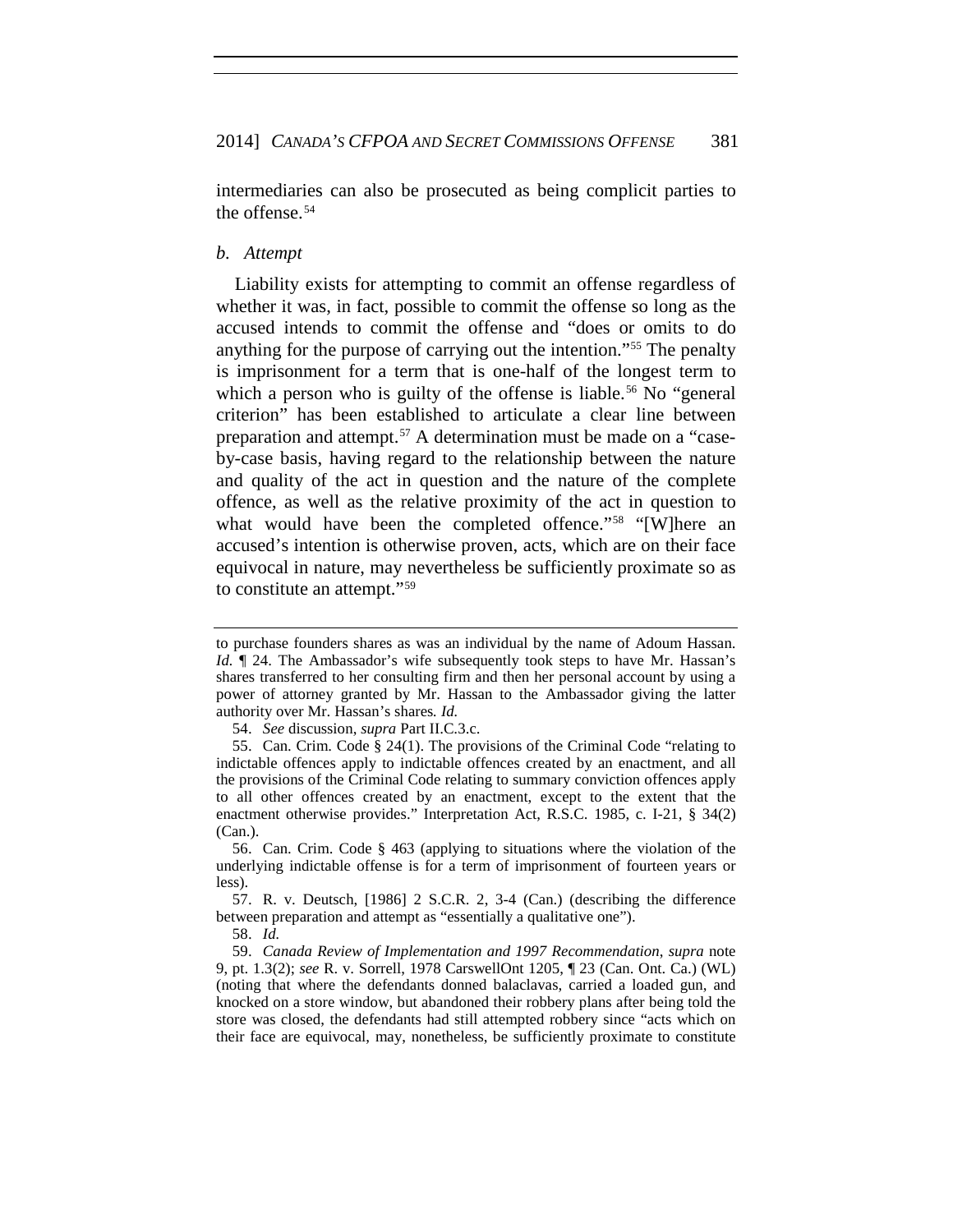382 *AM. U. INT'L L. REV.* [29:2

Given the application of Canada's Criminal Code with respect to complicity to all indictable offenses, $60$  a violation of the CFPOA may fall within the ambit of its provisions. A person who aids and abets the offense of bribing a foreign public official would be guilty of an indictable offense and liable for the same punishment as for the normal offense.<sup>[61](#page-13-1)</sup> Canada's Criminal Code states that where two or more persons "form an intention in common to carry out an unlawful purpose and to assist each other," and one of them carries out the common purpose, committing an offense, each would be culpable for that offense.<sup>[62](#page-13-2)</sup>

In addition, where a person counsels another person to be a party to the offense and that other person is afterwards a party to that offense, the person who counseled is a party to that offense and subject to the same penalty as the offense that was committed, $63$ regardless of whether "the offence was committed in a way different from that which was counselled."[64](#page-13-4) Moreover, the person who counseled is "a party to every offence that the other commits in consequence of the counseling."[65](#page-13-5) The term "counsel" also includes the acts of procuring, soliciting or inciting another to commit an offense.<sup>[66](#page-13-6)</sup>

## *d. Conspiracy*

Any person who conspires with another to commit an indictable offense is guilty of that offense and is liable to the same punishment "as that to which an accused who is guilty of the offense would, on conviction, be liable."[67](#page-13-7) This includes conspiring in Canada to do

<span id="page-13-0"></span>an attempt").

<span id="page-13-1"></span><sup>60.</sup> Interpretation Act (Can.) § 34(2) (applying all provisions of the Criminal Code relating to indictable offenses to any enactment that creates an indictable offense); Can. Crim. Code § 21 (designating parties to an offense as those who actually commit the offense, do or omit to do anything for the purpose of aiding another to commit the offense, or abet another in committing the offense).

<sup>61.</sup> Can. Crim. Code § 21.

<span id="page-13-2"></span><sup>62.</sup> *Id.* § 21(2).

<span id="page-13-3"></span><sup>63.</sup> *Id.* § 464(a).

<span id="page-13-4"></span><sup>64.</sup> *Id.* § 22(1).

<span id="page-13-5"></span><sup>65.</sup> *Id.* § 22(2).

<span id="page-13-6"></span><sup>66.</sup> *Id.* § 22(3).

<span id="page-13-7"></span><sup>67.</sup> *Id.* § 465(1)(c).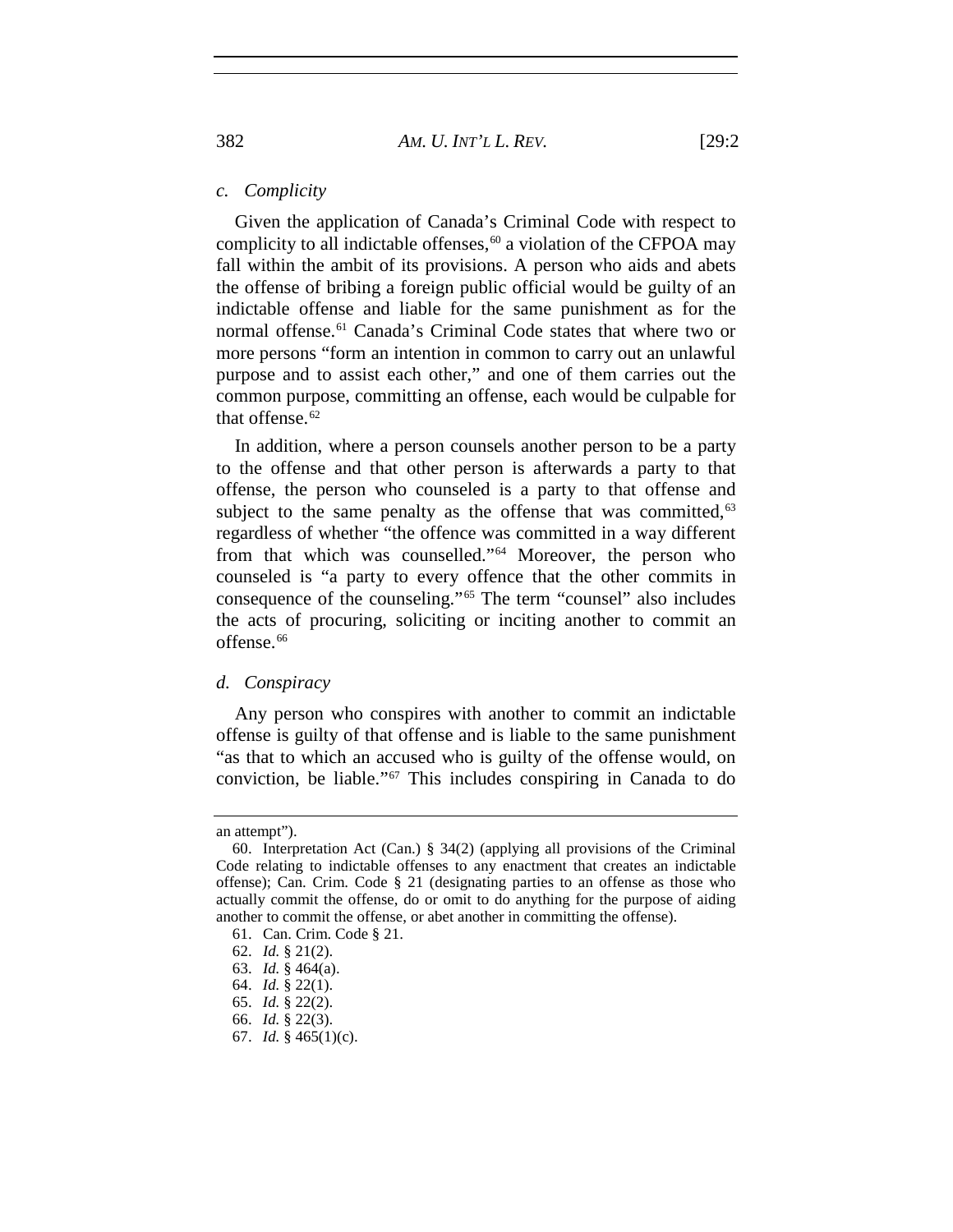anything abroad that would be an offense under the laws of the foreign jurisdiction.[68](#page-14-0) It is also an offense to conspire outside Canada to do anything prohibited in Canada.<sup>[69](#page-14-1)</sup> As a result of the CFPOA's status as an indictable offense, conspiring to violate the CFPOA would also be an indictable offense.

## *4. Any Undue Pecuniary or Other Advantage*

The CFPOA prohibits the giving or offering of a "loan, reward, advantage or benefit of any kind" to a foreign public official.<sup>[70](#page-14-2)</sup> "Benefits of any kind" covers diverse forms of benefits, $71$  including intangible benefits.<sup>[72](#page-14-4)</sup> The ability to confer a benefit upon a third party "would be some benefit to the foreign public official."[73](#page-14-5)

#### *5. Foreign Official*

A "foreign public official" under Canadian law includes a number of categories of foreign public officials.[74](#page-14-6) One category includes "a person who holds a legislative, administrative or judicial position of

<span id="page-14-4"></span><span id="page-14-3"></span>72. *See Canada Review of Implementation and 1997 Recommendation*, *supra* not[e 9,](#page-4-0) pt. 1.1.7 (citing R. v. Hinchey, 3 S.C.R. at 1128).

<span id="page-14-5"></span>73. *Id.* "[T]he wording 'to a foreign public official or to any person for the benefit of the foreign public official' is derived from [section]  $121(1)(a)(i)$  of the *Criminal Code*." *Id.* (citing Canadian authorities). "It is designed to cover the situation where a foreign public official might not receive the bribe himself or herself, but instead direct that the benefit be given to another person." *Id.* One example might be "favourable publicity and indirect pecuniary benefits such as reduced tuition expenses arising from scholarships paid directly to a school or an adult child." *Id.*; *see, e.g.*, R. v. Griffiths Energy Int'l, [2013] A.J. No. 412 ¶¶ 20, 39 (Can. Alta. Q.B.) (holding that GEI violated  $\S$  3(1)(b) when it provided a cash incentive to a company wholly owned by the Chadian ambassador's wife to help GEI secure an oil and gas rights from the Chadian government and then paid the company \$2,000,000 when GEI secured the rights).

<span id="page-14-6"></span>74. Corruption of Foreign Public Officials Act (Can.) § 2 (defining foreign state as "a country other than Canada" including: "(a) any political subdivision of that country; (b) the government, and any department or branch, of that country or of a political subdivision of that country; and (c) any agency of that country or of a political subdivision of that country").

<sup>68.</sup> *Id.* § 465(3)(1).

<sup>69.</sup> *Id.* § 465(4).

<span id="page-14-2"></span><span id="page-14-1"></span><span id="page-14-0"></span><sup>70.</sup> Corruption of Foreign Public Officials Act, S.C. 1998, c. 34, § 3(1) (Can.). The word "undue" was not used "because it is the giving of the loan, etc., in the context of the offence . . . that renders the loan, etc., 'undue.'" *Canada Review of Implementation and 1997 Recommendation*, *supra* not[e 9,](#page-4-0) pt. 1.1.4.

<sup>71.</sup> R. v. Hinchey, [1996] 3 S.C.R. 1128, 1130 (Can.).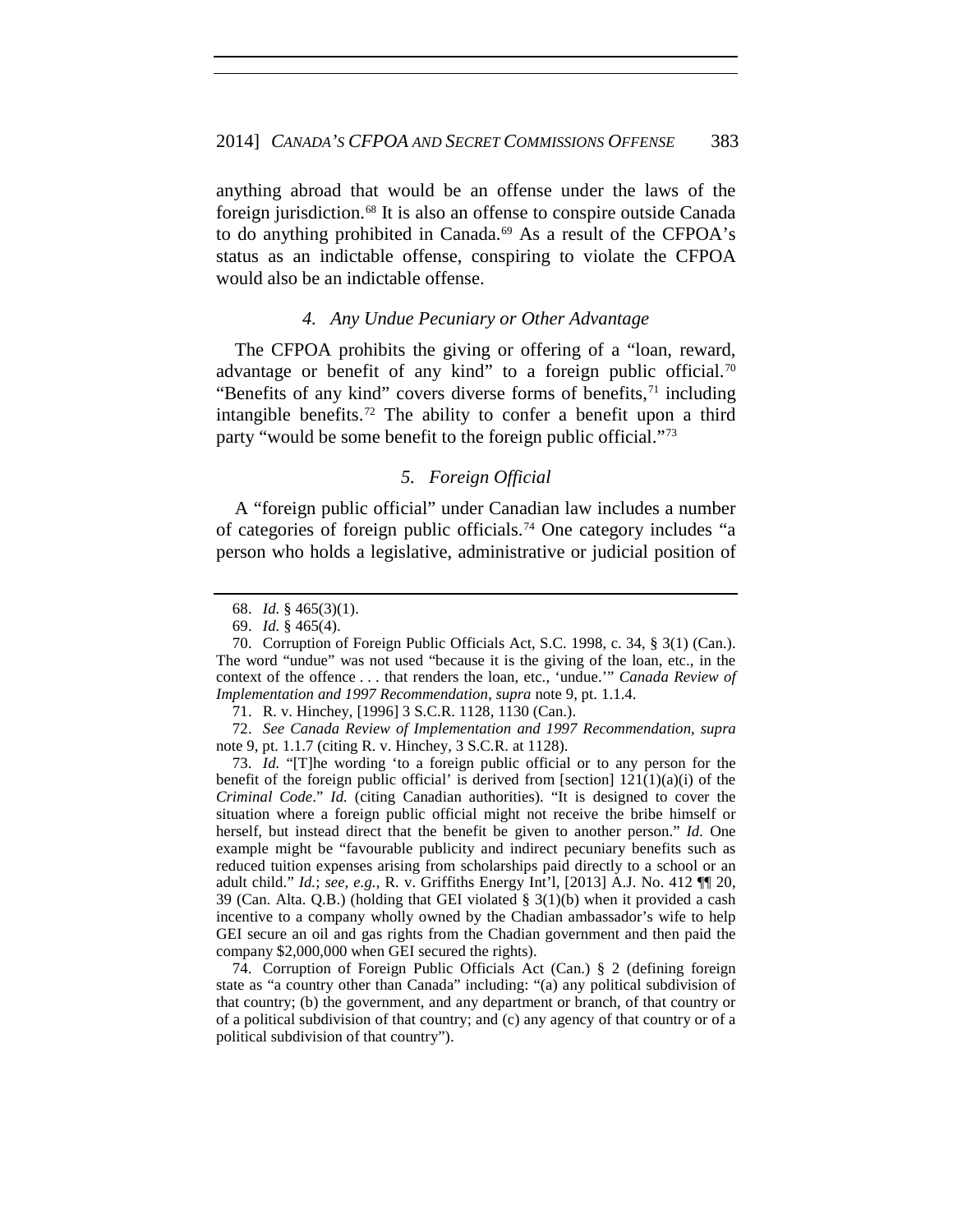a foreign state,"[75](#page-15-0) which includes "a political subdivision" of the state.[76](#page-15-1) The definition of "foreign public official" does not expressly apply "whether elected or appointed," but by implication, the terminology incorporates both elected and appointed officials.<sup>[77](#page-15-2)</sup>

## *a. Parastatals[78](#page-15-3)*

A foreign public official also includes a person exercising a public function for a "public agency" of a "foreign state," which includes "an agency of that country or of a political subdivision of that country."[79](#page-15-4) A number of enterprises fall within this definition, including boards, commissions, corporations, or other bodies or authorities "established to perform a duty or function on behalf of the foreign state, or performing such a duty or function."[80](#page-15-5)

#### *b. Public International Organizations*

The CFPOA definition of public foreign official in relation to public international organizations closely follows the definition in the OECD Convention.<sup>[81](#page-15-6)</sup> It applies to "an official or agent of a public international organisation that is formed by two or more states or governments, or by two or more such public international organisations."[82](#page-15-7)

<span id="page-15-0"></span><sup>75.</sup> *Id.* (defining "foreign public official," under subsection (a), as including "a person who performs public duties or functions for a foreign state" and "an official or agent of a public international organisation that is formed by two or more such public international organisations").

<sup>76.</sup> *Id.* (referring to the definition of "foreign state" in subsection (b)).

<span id="page-15-2"></span><span id="page-15-1"></span><sup>77.</sup> *See Canada Review of Implementation and 1997 Recommendation*, *supra* note [9,](#page-4-0) pt. 1.1.6 (explaining that in Canada's view, using the phrase "whether elected or appointed" was not necessary since the CFPOA definition section already extends the law to any person holding a legislative, administrative, or judicial position in a foreign state).

<span id="page-15-3"></span><sup>78.</sup> A "parastatal" is a government-owned or government-controlled entity. *Parastatal*, CAMBRIDGE DICTIONARIES ONLINE, http://dictionary.cambridge.org/ dictionary/business-english/parastatal?q=parastatal (last visited Oct. 4, 2013).

<span id="page-15-4"></span><sup>79.</sup> Corruption of Foreign Public Officials Act (Can.) § 2 (referring to the definition of "foreign public official" in subsection (c)).

<sup>80.</sup> *Id.* (referring to the definition of "foreign public official" in subsection (b)).

<span id="page-15-6"></span><span id="page-15-5"></span><sup>81.</sup> *Canada Review of Implementation and 1997 Recommendation*, *supra* note [9,](#page-4-0) pt. 1.1.6.

<span id="page-15-7"></span><sup>82.</sup> Corruption of Foreign Public Officials Act (Can.) § 2 (defining "foreign public official" in subsection (c)).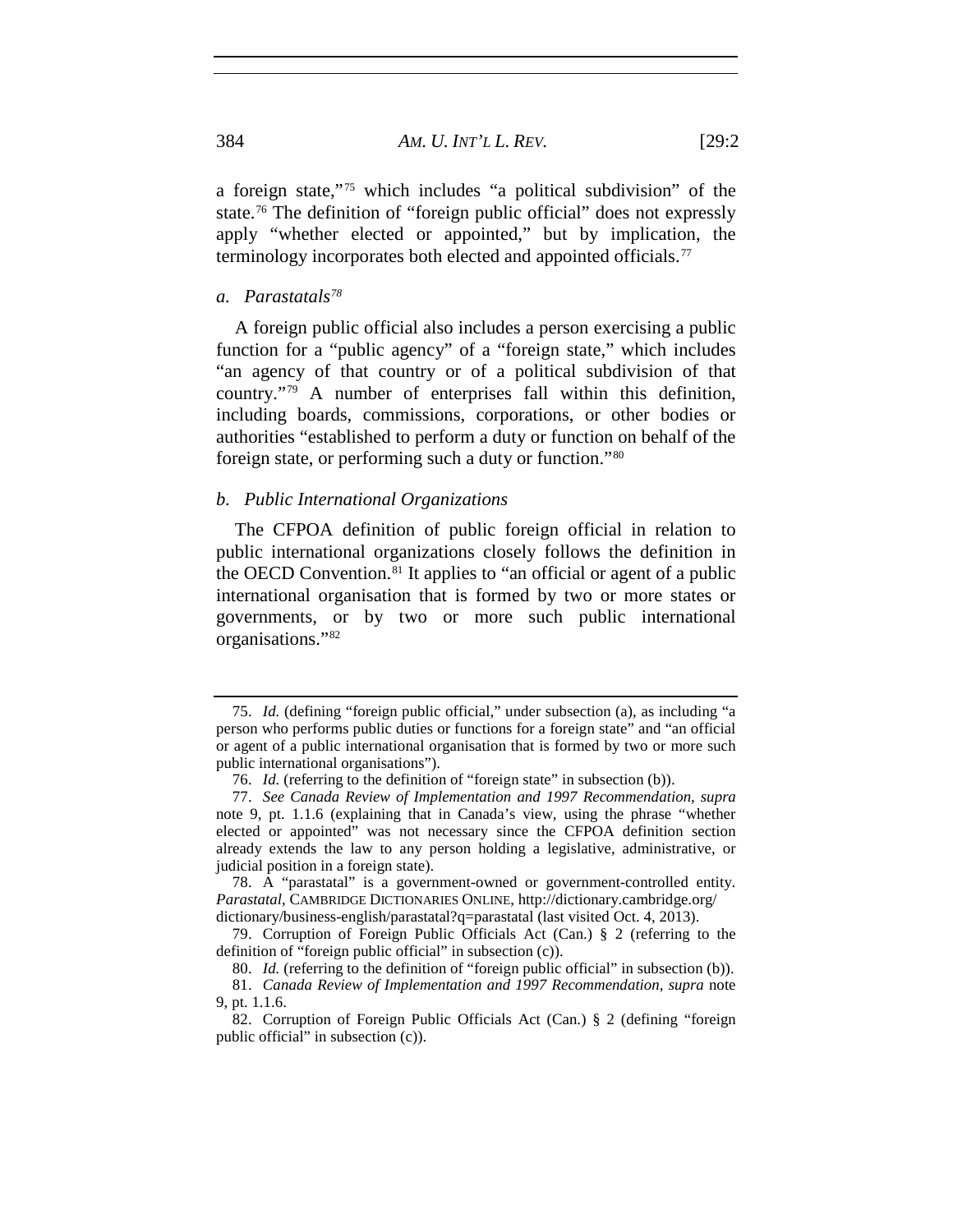#### *c. Political Party, Political Party Official, or Candidate for Office*

The Canadian definition of a foreign public official under the CFPOA does not include a political party, political party official, or candidate for public office.

## *6. In Order that the Official Act or Refrain from Acting in Relation to the Performance of Official Duties*

This offense criminalizes "the giving of an advantage" or other acts as consideration "for an act or omission by the official in connection with the performance of the official's duties or functions."[83](#page-16-0) The CFPOA does not state that the offense applies to acts or omissions irrespective of whether they are within the official's authorized competence; however, Section 3(1)(b) is designed to apply to the situation in which the bribe is given, "not for the purpose of having the foreign public official act or omit to act in areas over which the official is authorised to act, but to influence others within the foreign state or public international organisation."[84](#page-16-1)

#### *7. To Obtain or Retain Business or Other Improper Advantage*

The CFPOA applies to "a loan, reward, advantage or benefit of any kind" to a foreign public official to "obtain or retain an advantage in the course of business."[85](#page-16-2) The provision is not limited to the obtaining or retaining of "business or other improper advantage."[86](#page-16-3) The language would extend to "efforts to secure improper advantages in the course of business as well as other advantages which would otherwise be proper but for the bribery."[87](#page-16-4)

<span id="page-16-0"></span><sup>83.</sup> *Canada Review of Implementation and 1997 Recommendation*, *supra* note [9,](#page-4-0) pt. 1.1.8 (citing Corruption of Foreign Public Officials Act (Can.) § 3(1)(a)).

<span id="page-16-1"></span><sup>84.</sup> *Id.* There is also no requirement that the foreign public official be actually influenced for there to be a violation of the CFCPA. *See, e.g.*, R. v. GEI, Agreed Statement of Facts, *supra* note [53,](#page-11-7) ¶¶ 31, 50 (emphasizing that even though the Ambassador ultimately may not have influenced Chad's granting of oil and gas rights to GEI, GEI still violated the CFPOA).

<sup>85.</sup> Corruption of Foreign Public Officials Act (Can.) § 3(1).

<span id="page-16-4"></span><span id="page-16-3"></span><span id="page-16-2"></span><sup>86.</sup> *Canada Review of Implementation and 1997 Recommendation*, *supra* note [9,](#page-4-0) pt. 1.1.9. (explaining that the language in subsection 3(1) is intentionally broad so as to encompass the Convention's "business or other improper advantage" notion).

<sup>87.</sup> *Id.* ("For example, it would be an offence within the meaning of subsection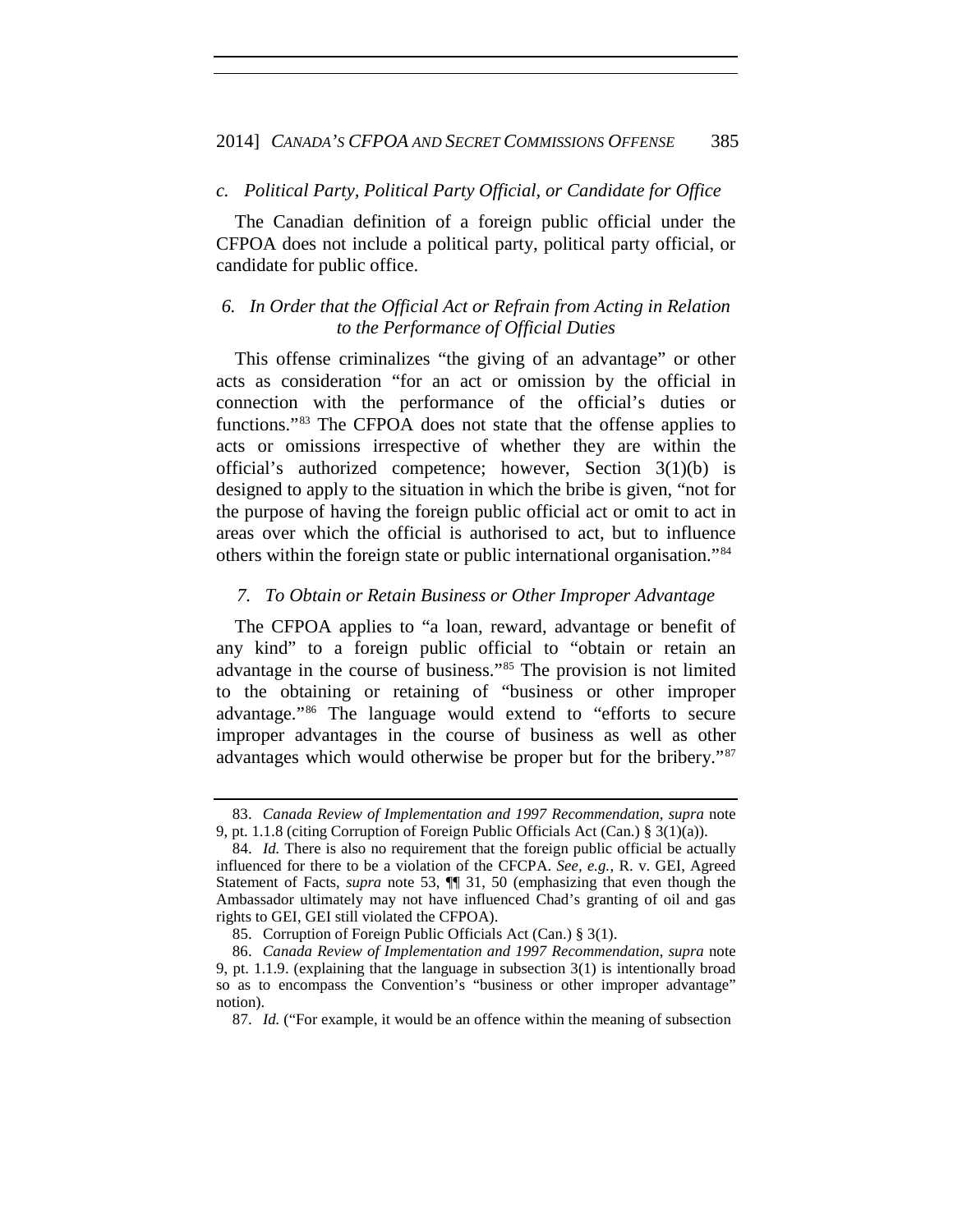The CFPOA prohibits improper advantages "because securing an improper advantage" does not fall within the purview of a foreign public official's duties or functions.[88](#page-17-0)

Under the CFPOA, "business" refers to "any business, profession, trade, calling, manufacture or undertaking of any kind carried on in Canada or elsewhere."[89](#page-17-1) With the removal of "for profit" from the definition in the recent amendments to the CFPOA, $90$  non-profit entities are clearly intended to fall within the ambit of the prohibitions of the CFPOA.<sup>[91](#page-17-3)</sup>

#### D. EXCEPTIONS AND AFFIRMATIVE DEFENSES

What might be termed exceptions and affirmative defenses under the CFPOA are largely based on the FCPA.[92](#page-17-4)

#### *1. Statute of Limitations*

Since it is an indictable offense, no limitation period exists in Canada concerning the investigation and prosecution of the bribery of foreign officials under the CFPOA.[93](#page-17-5)

<sup>3(1)</sup> to bribe in order to obtain or retain business or other improper advantage whether or not the company concerned was the best qualified bidder or was otherwise a company which could properly have been awarded the business.").

<sup>88.</sup> *Id.*

<sup>89.</sup> Corruption of Foreign Public Officials Act (Can.) § 2 ("business").

<span id="page-17-2"></span><span id="page-17-1"></span><span id="page-17-0"></span><sup>90.</sup> *See* Act to Amend the Corruption of Foreign Public Officials Act, Bill S-14, ch. 26, § 2(3), 41st Parliament (1st Sess. 2013) (enacted) (Can.), *available at* http://laws-lois.justice.gc.ca/PDF/2013\_26.pdf.

<span id="page-17-3"></span><sup>91.</sup> MACKAY, *supra* note [16,](#page-5-5) § 2.1; *Canada Follow-up to the Phase 3 Report*, *supra* note [17,](#page-5-6) at 6. Previously, Canada explained to the OECD Working Group that non-profit entities would not be exempted from the purview of the offense on the basis that they were captured by the definition of "person" under the Criminal Code. *Canada Review of Implementation and 1997 Recommendation*, *supra* note [9,](#page-4-0) pt. 1.1.10 (citing Canada Criminal Code, R.S.C. 1985, c. C-46, § 15(2) (Can.) ("person")). Nevertheless, the OECD Working Group has consistently raised concerns as to the need for legislation clarifying this provision. *Canada Phase 3 Report*, *supra* note [16,](#page-5-5) ¶¶ 15–24.

<span id="page-17-5"></span><span id="page-17-4"></span><sup>92.</sup> *See Canada Review of Implementation and 1997 Recommendation*, *supra* note [9,](#page-4-0) pt. A. (noting that the exceptions and defenses stem from policy considerations in other foreign anti-corruption legislation).

<sup>93.</sup> *Id.* pt. 6.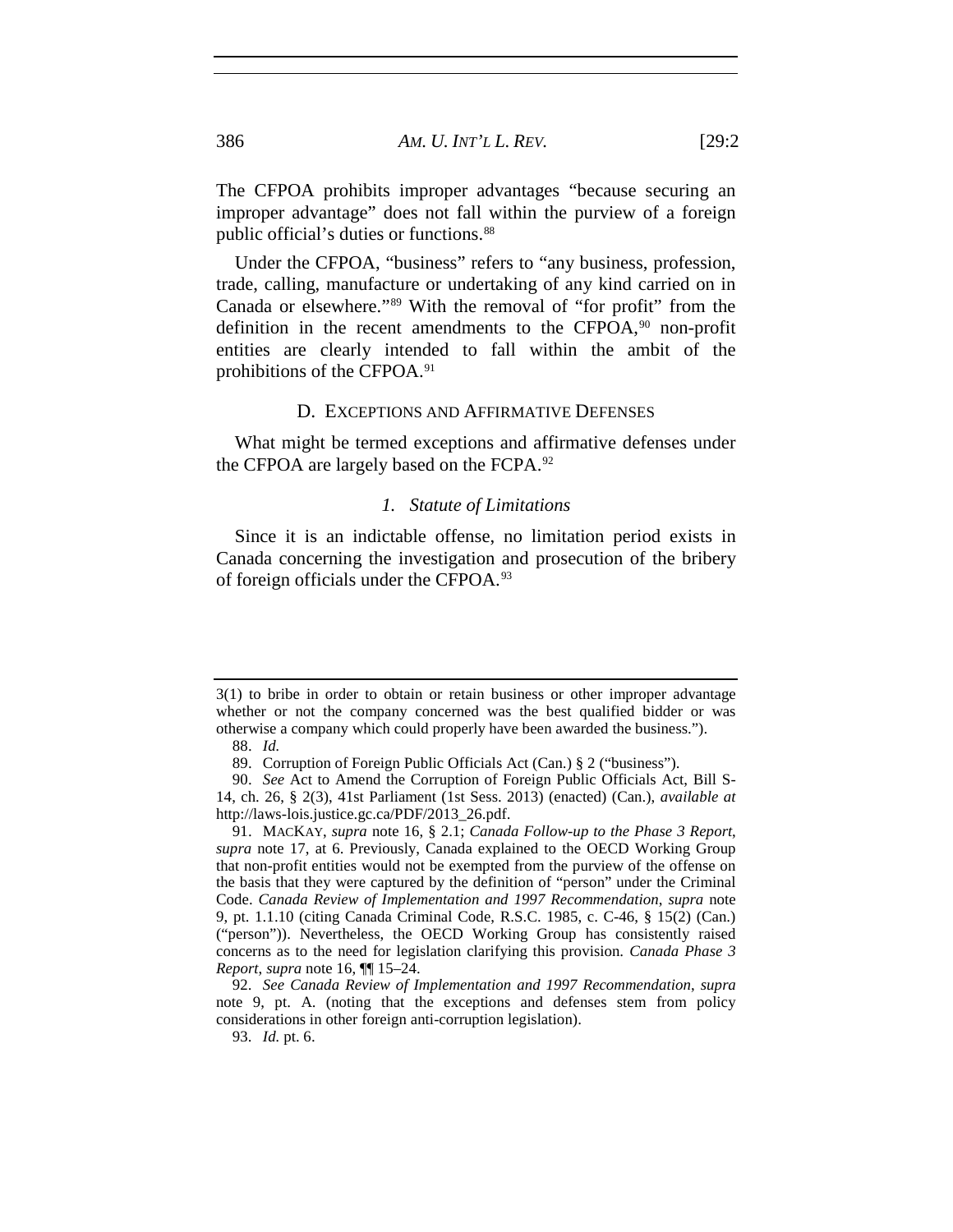## *2. Local Law*

An exception is provided for a "loan, reward, advantage or benefit" that is "permitted or required under the laws of the relevant foreign state or public international organisation."[94](#page-18-0) The exception is "intended to encompass all laws, regardless if they are written, as well as regulations."<sup>[95](#page-18-1)</sup> Where an official of a public international organization is involved, "the laws of the public international organization itself," not those of the "country within which the organisation is situated, are relevant to the exception."[96](#page-18-2)

#### *3. Reasonable and Bona Fide Business Expenses*

Reasonable business expenses are excluded from the offense of bribery of foreign officials. The loan, reward, advantage or benefit must be a reasonable expense

incurred in good faith, made by or on behalf of the foreign public official and be directly related to . . . the promotion, demonstration or explanation of the person's products or services, or . . . the execution or performance of a contract between the person and the foreign state for which the individual performs duties or functions.<sup>[97](#page-18-3)</sup>

Alternatively, the loan, reward, or benefit must be either permitted or required according to the laws of the foreign state or the public international organization for which the foreign public official performs duties or functions.[98](#page-18-4)

<sup>94.</sup> Corruption of Foreign Public Officials Act (Can.) § 3(3)(a).

<span id="page-18-1"></span><span id="page-18-0"></span><sup>95.</sup> *Canada Review of Implementation and 1997 Recommendation*, *supra* note [9,](#page-4-0) pt. 1.1.4 (citing Canadian authorities).

<sup>96.</sup> *Id.* (citing Canadian authorities).

<span id="page-18-3"></span><span id="page-18-2"></span><sup>97.</sup> Corruption of Foreign Public Officials Act (Can.) § 3(3)(b). With respect to reasonable and *bona fide* business expenses, the CFPOA "reflects a policy concern that is also reflected in a similar provision in the [FCPA]." *Canada Review of Implementation and 1997 Recommendation*, *supra* note [9,](#page-4-0) pt. 1.1.4 (citing Canadian authorities). In interpreting this exception, "Canadian courts could well examine U.S. texts, commentaries and case law on the U.S. defence, although Canadian courts may choose not to follow the U.S. approach." *Id.* However, unlike the FCPA, where reasonable and *bona fide* business expenses are an affirmative defense, and not an exception, the burden under the CFPOA is on the prosecution, and not the defendant, to prove "beyond a reasonable doubt that the defence does not apply." *Canada Phase 3 Report*, *supra* note [16,](#page-5-5) ¶ 25.

<span id="page-18-4"></span><sup>98.</sup> Corruption of Foreign Public Officials Act (Can.) § 3(3)(a).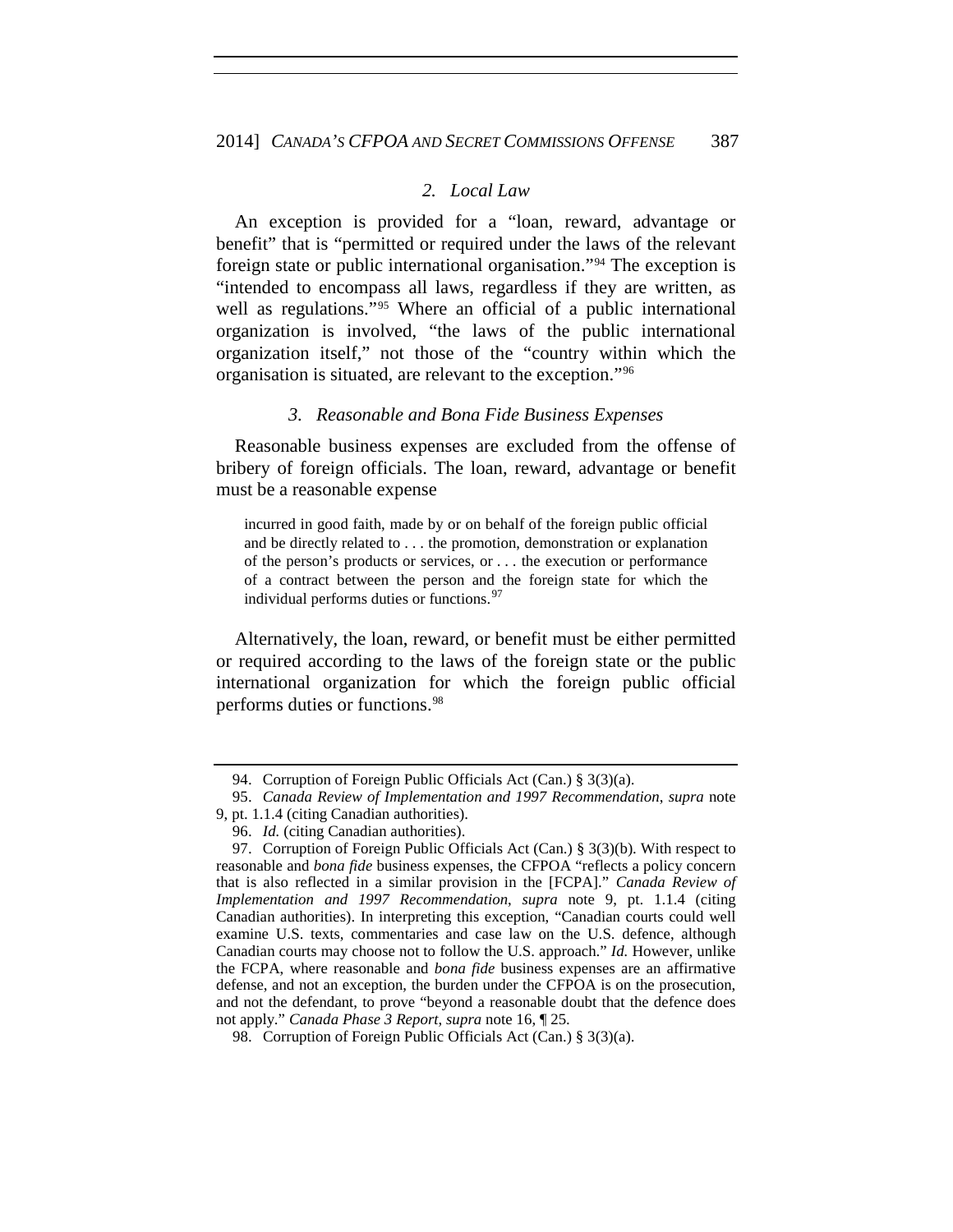#### 388 *AM. U. INT'L L. REV.* [29:2

#### *4. Facilitation Payments*

Upon the entry of an order of the Governor in Council,<sup>[99](#page-19-0)</sup> the CFPOA will no longer provide an exception for facilitation payments.[100](#page-19-1) Prior to the recent amendments to the CFPOA, facilitation payments were permitted.[101](#page-19-2) However, at least in the near term, they will continue to be permitted. Ultimately, under the terms of the recent amendments to the CFPOA, they will be prohibited.<sup>[102](#page-19-3)</sup>

#### *5. Duress*

A person who commits an offense may be excused from committing that offense if he or she acted "under compulsion by threats of immediate death or bodily harm from a person who is present when the offence is committed."[103](#page-19-4) The person who commits the offense must believe that the threats against his or her life will be carried out, and he or she must not be subject to compulsion as a party to a conspiracy or association.[104](#page-19-5)

<span id="page-19-0"></span><sup>99.</sup> Act to Amend the Corruption of Foreign Public Officials Act, Bill S-14, § 26(5), 41st Parliament (1st Sess. 2013) (enacted) (Can.), *available at* http://lawslois.justice.gc.ca/PDF/2013\_26.pdf.

<sup>100.</sup> *Id.* § 3(2).

<span id="page-19-2"></span><span id="page-19-1"></span><sup>101.</sup> Facilitation payments are considered payments made "to expedite or secure the performance by a foreign public official of any act of a routine nature that is part of the foreign public official's duties or functions." Corruption of Foreign Public Officials Act (Can.) § 3(4). "An 'act of a routine nature' does not include a decision to award new business or to continue business with a particular party, including a decision on the terms of that business, or encouraging another person to make any such decision." *Id.*  $\S 3(5)$ . These facilitation payments include: "(a) the issuance of a permit, licence, or other document to qualify a person to do business; (b) the processing of official documents, such as visas and work permits; (c) the provision of services normally offered to the public, such as mail pick-up and delivery, telecommunication services, and power and water supply; and (d) the provision of services normally provided as required, such as police protection, loading and unloading of cargo, the protection of perishable products or commodities from deterioration, or the scheduling of inspections related to contract performance or transit of goods." *Id.* § 3(4).

<span id="page-19-3"></span><sup>102.</sup> MACKAY, *supra* note [16,](#page-5-5) § 2.3 ("[T]he elimination of facilitation payments will not come into force on Royal Assent like the rest of the bill but, rather, on a day to be fixed by order of the Governor in Council."). In Canada, the Governor in Council is the Governor General acting on the advice of the federal cabinet. *See Role and Responsibilities*, THE GOVERNOR GENERAL OF CANADA, http://www.gg.ca/document.aspx?id=3 (last modified Feb. 19, 2013).

<span id="page-19-4"></span><sup>103.</sup> Can. Crim. Code, R.S.C. 1985, c. C-46, § 17 (Can.).

<span id="page-19-5"></span><sup>104.</sup> *Id.*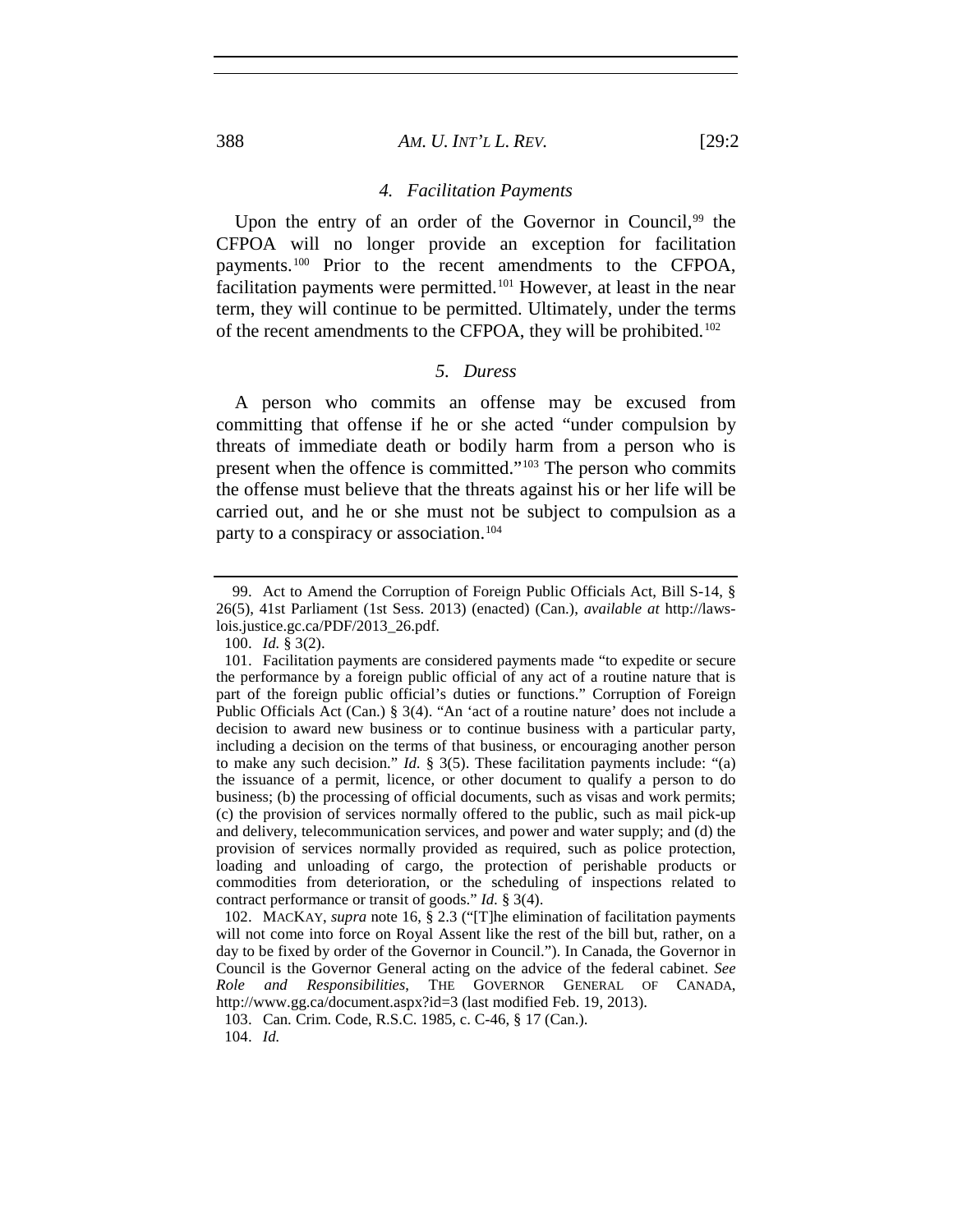In addition, any common law rule and principle specifying that certain circumstances in the commission of an offense constitute "a justification or excuse for an act or a defence to a charge" may also apply.[105](#page-20-0) In this regard, the defense of necessity is also available, though it applies only in circumstances of imminent risk where an act was taken on an involuntary basis "to avoid a direct and immediate peril." The act was involuntary if it was inevitable and unavoidable and if the party that undertook the act did not have a reasonable opportunity to take an alternative course of action that would not have involved a violation of the law.[106](#page-20-1) The harm resulting from the "violation of the law must be less than the harm the accused sought to avoid."<sup>[107](#page-20-2)</sup>

#### E. THE CFPOA RECORD-KEEPING OFFENSE

The CFPOA was recently amended to include an offense for inaccurate record-keeping or destroying records for the purpose of bribing a foreign public official or for the purpose of hiding that bribery.<sup>[108](#page-20-3)</sup> In conjunction with such conduct, the prohibition applies

<sup>105.</sup> *Id.* § 8(3).

<sup>106.</sup> Perka v. The Queen, [1984] 2 S.C.R. 232, 233 (Can.).

<span id="page-20-2"></span><span id="page-20-1"></span><span id="page-20-0"></span><sup>107.</sup> *Id.* ("Where it was contemplated or ought to have been contemplated by the accused that his actions would likely give rise to an emergency requiring the breach of the law, it may not be open to him to claim his response was involuntary; mere negligence or involvement in criminal or immoral activity when the emergency arose, however, will not disentitle an accused from relying upon the defence.").

<span id="page-20-3"></span><sup>108.</sup> Corruption of Foreign Public Officials Act, S.C. 1998, c. 34, § 4(1) (Can.). In addition to the new record-keeping offense, various forms of falsification of books and records can be subject to criminal prosecution in Canada where there is also an intent to deceive or induce others to rely on the inaccurate books and records. These offenses can include crimes involving false pretenses, forgery, trafficking or possessing a forged document, fraud affecting the market relating to securities, falsification of books and documents, and a false prospectus. Can. Crim. Code §§ 361–62, 366–67, 368, 380, 397. However, in the absence of evidence of intent to deceive or defraud, there may be limitations on the applications of these provisions. *See Canada Phase 3 Report*, *supra* note [16,](#page-5-5) ¶ 133. In addition, provincial securities commissions can "bring cases for books and records violations, either in the form of injunctive actions or cease-and-desist proceedings." *Id.* ¶ 136. Similarly, financial disclosure violations may also be implicated. Business Corporations Act, R.S.C. 1985, c-I21, § 155 (requiring the annual disclosure by companies to shareholders of financial statements, reports of auditor, and other financial information required by their governing documents, such as by-laws). *See generally* MACKAY, *supra* note [16,](#page-5-5) § 2.4 (noting that in the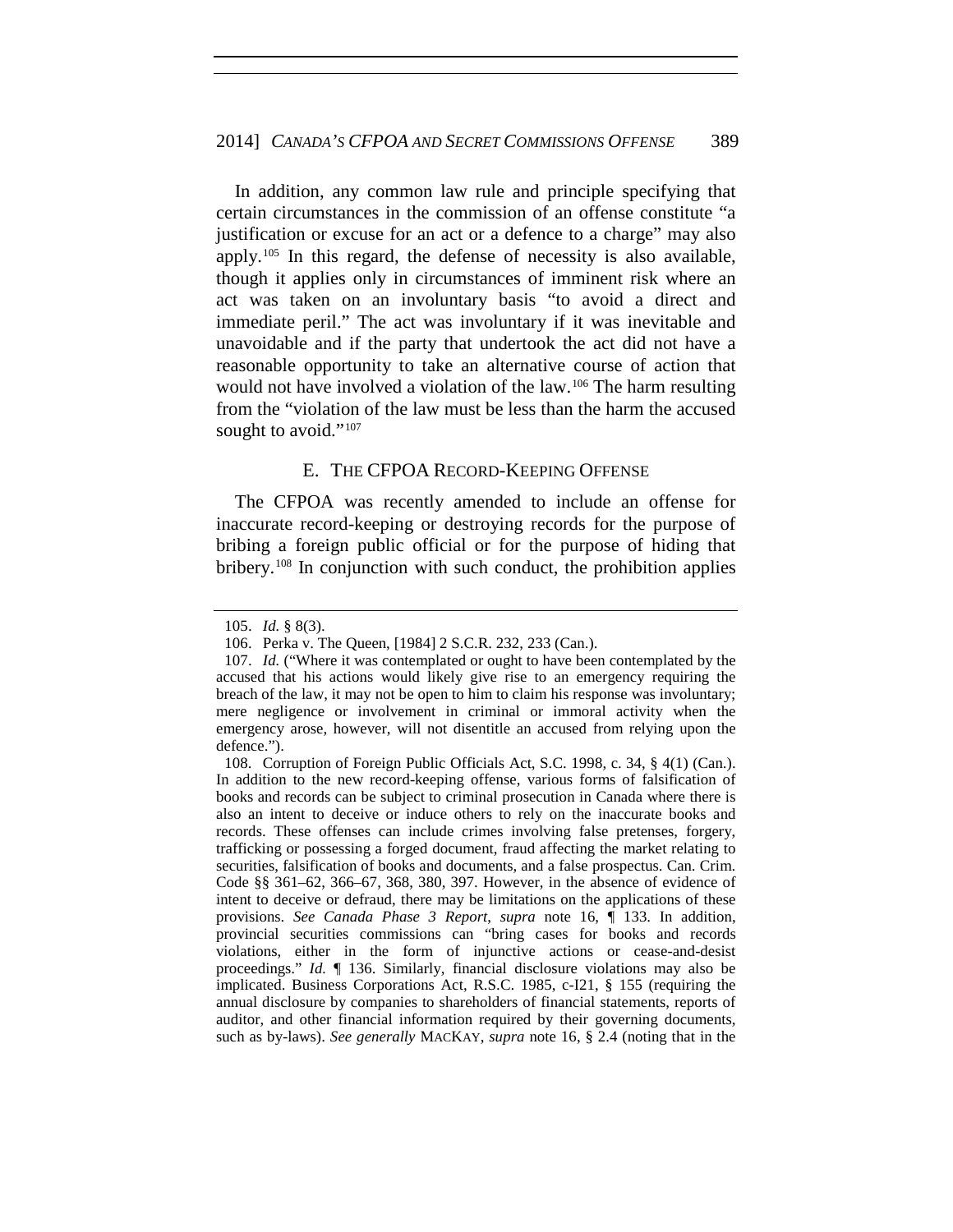to anyone who

(a) establishes or maintains accounts which do not appear in any of the books and records that they are required to keep in accordance with the applicable accounting and auditing standards;

(b) makes transactions that are not recorded in those books and records or that are inadequately identified in them;

(c) records non-existent expenditures in those books and records;

(d) enters liabilities with incorrect identification of their object in those books and records;

(e) knowingly uses false documents; or

(f) intentionally destroys accounting books and records earlier than permitted by law.<sup>[109](#page-21-0)</sup>

## III.CANADA'S SECRET COMMISSIONS OFFENSE

Though not part of the CFPOA, Canada's secret commissions offense may supplement the CFPOA in certain situations to the degree that conduct commonly referred to as private or commercial bribery is involved and is subject to Canadian jurisdiction.<sup>[110](#page-21-1)</sup> Unlike the CFPOA, whether the intended recipient is a foreign public official is not relevant to a violation. At its core, the secret commissions offense is premised on "the importance of the agency relationship and the necessity of preserving the integrity of that relationship."[111](#page-21-2) For this reason, it may be used in conjunction with the CFPOA particularly in situations where it is unclear whether an entity is a parastatal. $^{112}$  $^{112}$  $^{112}$ 

<span id="page-21-0"></span>case of false books and records violations, Canada's Business Corporations Act may be implicated).

<sup>109.</sup> Corruption of Foreign Public Officials Act (Can.) §§ 4(a)–(f).

<sup>110.</sup> Can. Crim. Code § 426.

<span id="page-21-2"></span><span id="page-21-1"></span><sup>111.</sup> R. v. Kelly, [1992] 2 S.C.R. 170, 185 (Can.). "The legislative history of [the secret commissions offence] demonstrates that the purpose and intent of it is to criminalize an agent's or employee's act of accepting 'secret commissions' for showing favour or disfavor to any person with relation to the affairs or business of his principal." *Id.* at 186 (quoting R. v. Morris (1988), 64 Sask. R. 98, 116 (Sask. C.A. Can.)).

<span id="page-21-3"></span><sup>112.</sup> For example, in the sentencing associated with the first prosecution brought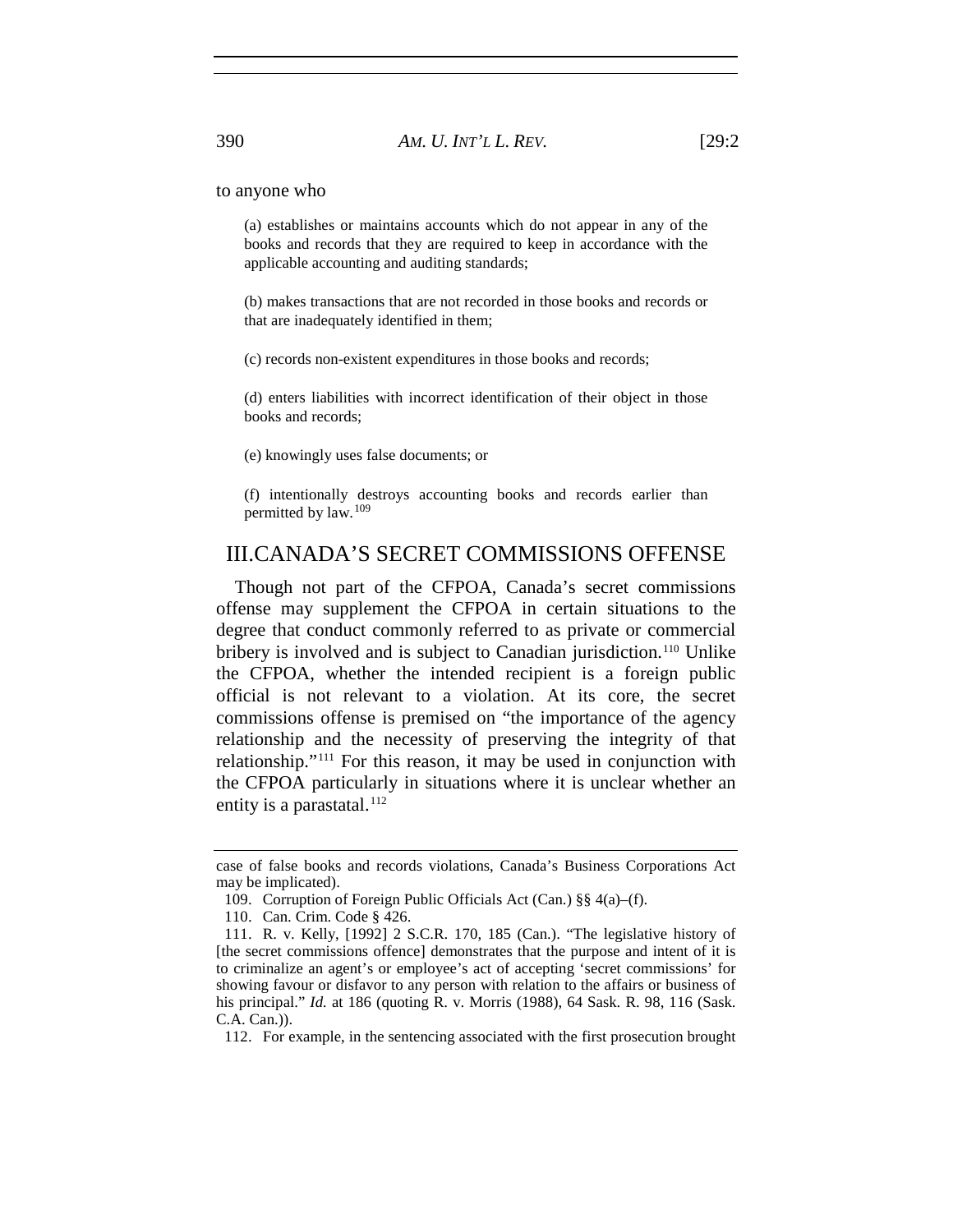#### A. THE STATUTORY LANGUAGE

The secret commissions offense provides, in pertinent part, as follows: Every one commits an offence who

(a) directly or indirectly, corruptly gives, offers or agrees to give or offer to an agent or to anyone for the benefit of the agent — or, being an agent, directly or indirectly, corruptly demands, accepts or offers or agrees to accept from any person, for themselves or another person — any reward, advantage or benefit of any kind as consideration for doing or not doing, or for having done or not done, any act relating to the affairs or business of the agent's principal, or for showing or not showing favour or disfavour to any person with relation to the affairs or business of the agent's principal.<sup>[113](#page-22-0)</sup>

#### B. TERRITORIAL JURISDICTION

The same principles of territorial jurisdiction apply to the secret commissions offense as they do to a violation of the CFPOA.[114](#page-22-1) However, principles of nationality jurisdiction do not apply to a violation of the secret commissions offense.<sup>[115](#page-22-2)</sup>

114. *See* discussion, *supra* Part II.B.1*.*

under the CFPOA, R. v. Watts*,* [2005] A.J. No. 568 (Can. Alta. Q.B.), the Crown made specific reference to the similarities between the CFPOA and the secret commissions offense. *Id.* ¶ 140 ("[T]he sentencing principles to be considered [under the CFPOA] are akin to those under the [secret commissions offence].").

<span id="page-22-0"></span><sup>113.</sup> Can. Crim. Code § 426(1)(b) (including an alternative provision, not related to the CFPOA, but concerning every person who "with intent to deceive a principal, gives to an agent of that principal, or, being an agent, uses with intent to deceive his principal, a receipt, an account or other writing (i) in which the principal has an interest, (ii) that contains any statement that is false or erroneous or defective in any material particular, and (iii) that is intended to mislead the principal").

<span id="page-22-2"></span><span id="page-22-1"></span><sup>115.</sup> *See* Neil Campbell, et al., *Foreign Corrupt Practices: The Growth and Limitations of Canadian Enforcement Activity*, 23 IND. INT'L & COMP. L. REV. 35, 43–46 (2013) (discussing the CFPOA's jurisdictional limitations when compared with the United States' Foreign Corrupt Practices Act and the United Kingdom's Bribery Act 2010, noting that the Supreme Court of Canada has interpreted "territorial jurisdiction" to "encompass activity that has a real and substantial connection to Canadian territory," and clarifying that Canada does exercise nationality jurisdiction in exceptional circumstances).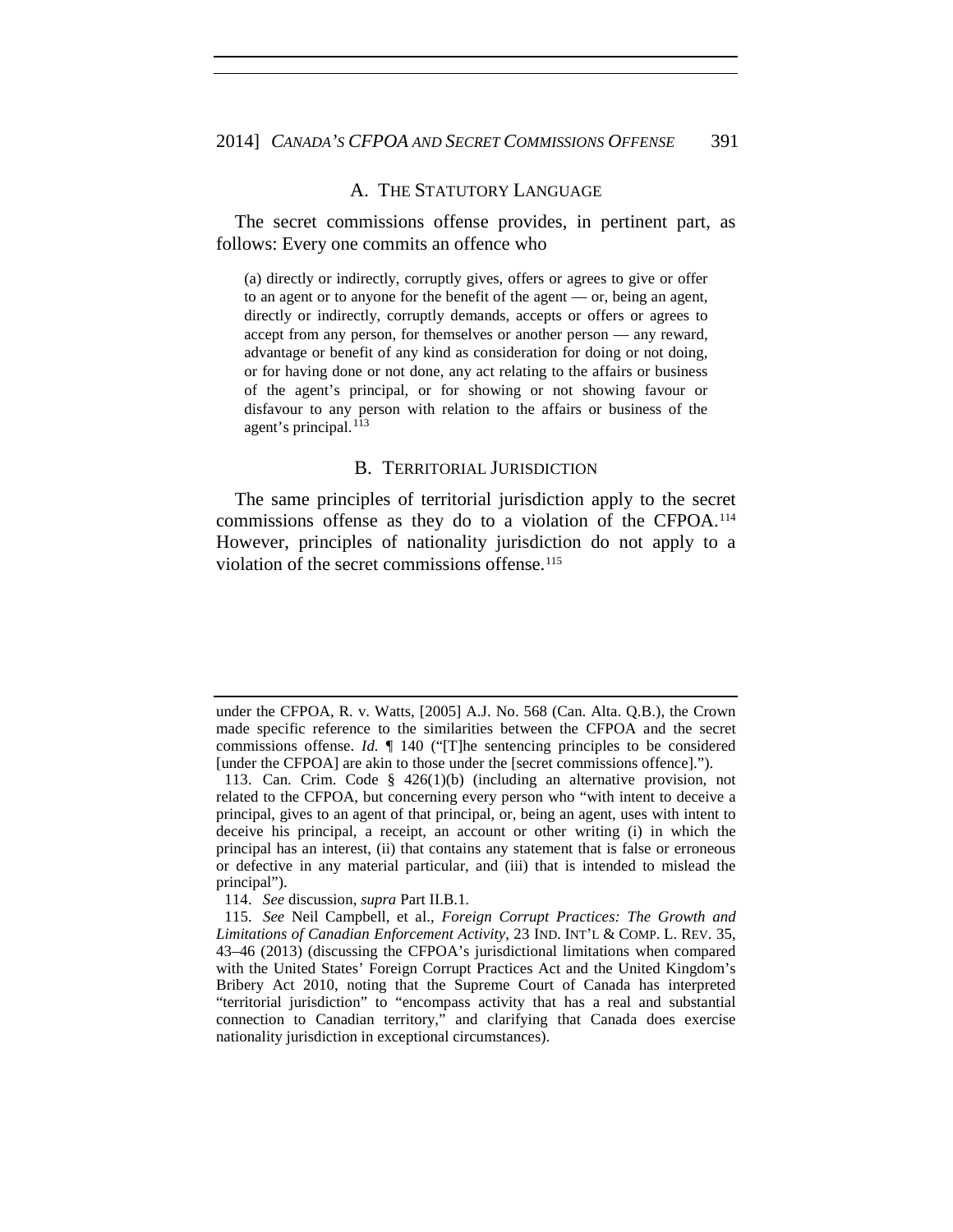#### C. ELEMENTS OF THE OFFENSE

#### *1. Any Person*

Like the CFPOA, the secret commissions offense is also intended to apply to "every person."[116](#page-23-0) The secret commissions offense applies to both individuals and entities in the same manner as a violation of the CFPOA.[117](#page-23-1)

#### *2. Intentionally*

For a violation of the secret commissions offense, while there must be proof that the person to whom the benefit was offered was an agent, the agent need not have a specific principal when the offer was made or intend to carry out the purpose for which the offer was made.[118](#page-23-2) The "gravamen" of the offense or the part of the offense that weighs more heavily against the accused is "the offer to the agent and the corrupt intention accompanying the offer."[119](#page-23-3) An offer is corrupt even though the agent may not intend to carry out the act.<sup>[120](#page-23-4)</sup>

Under the secret commissions offense, there must be proof of "corrupt intent" on the part of the person seeking to improperly induce an agent.[121](#page-23-5) In the particular context of the offense, the term "'corruptly' . . . designates secrecy as the corrupting element of the offence."[122](#page-23-6) The failure to disclose the inducement of an agent makes

<span id="page-23-0"></span><sup>116.</sup> *See* Can. Crim. Code § 426(1), (4) (explaining that, under the secret commissions offense, "'agent' includes an employee, and 'principal' includes an employer").

<span id="page-23-1"></span><sup>117.</sup> *Compare id.* § 2 (defining the term "every one," giving the same meaning to the terms "every one," "person," and "owner," and explaining that those terms include "an organization"), *with id.* § 426 (employing the term "every one" when specifying who may commit the offense) *and* Corruption of Foreign Public Officials Act, S.C. 1998, c. 34, § 2 (Can.) (stating that "person" means a person as defined in § 2 of the Canada Criminal Code).

<sup>118.</sup> R. v. Wile, [1990] 74 O.R. (2d) 289, 297 (Can. Ont. C.A.).

<span id="page-23-3"></span><span id="page-23-2"></span><sup>119.</sup> *Id.*; *see* R. v. Reid, [1969] 1 O.R. 158, 168 (Can. Ont. C.A.) (Laskin, J.A., concurring) (asserting that the deciding factor in whether an act of giving was corrupt was "the purpose of the accused to influence such a result or reward such a result")*.*

<span id="page-23-5"></span><span id="page-23-4"></span><sup>120.</sup> *Wile* 74 O.R. (2d) at 297; *see Reid*, 1 O.R. at 168 ("[T]here may be a corrupt giving within . . . even though it turns out that the receiving agent did nothing untoward but merely acted in the ordinary course.").

<sup>121.</sup> R. v. Kelly, [1992] 2 S.C.R. 170 (Can.).

<span id="page-23-6"></span><sup>122.</sup> *Id.* at 188.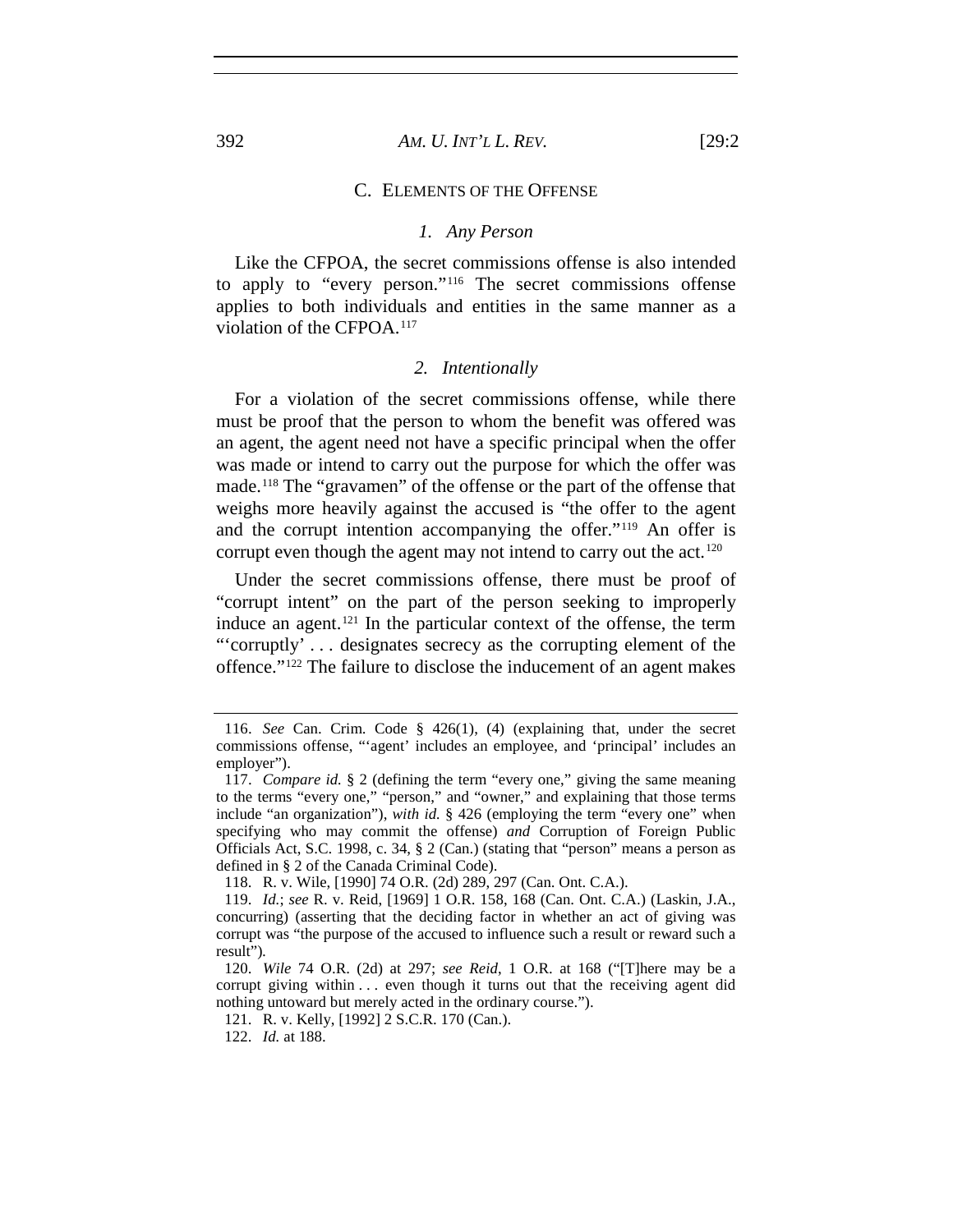the agent's receipt of the commission or reward corrupt because, as a result, the principal is unable to determine whether to act upon the advice of the agent or accept the actions of the agent.<sup>[123](#page-24-0)</sup>

## *3. Offer, Promise, or Give*

The secret commissions offense includes similar language to the CFPOA: "gives, offers or agrees to give or offer."[124](#page-24-1) Like the language used in the CFPOA, it captures a broad range of conduct that may constitute an inducement.[125](#page-24-2) This includes the authorization of such conduct.<sup>[126](#page-24-3)</sup>

#### *a. Indirectly or Through Intermediaries*

Like the CFPOA, the secret commissions offense includes identical language, "directly or indirectly," in referring to the manner in which a violation may occur.<sup>[127](#page-24-4)</sup> The use of intermediaries would thereby be incorporated within the scope of the prohibitions of the secret commissions offense. Indeed, the secret commissions offense is specifically applicable to anyone "who is knowingly privy to the commission of" the secret commissions offense.<sup>[128](#page-24-5)</sup>

### *b. Attempt, Complicity, and Conspiracy*

The principles that apply to attempt, complicit conduct, and

<sup>123.</sup> *Id.* at 188–89.

<sup>124.</sup> Can. Crim. Code, R.S.C. 1985, c. C-46, § 426 (Can.).

<span id="page-24-2"></span><span id="page-24-1"></span><span id="page-24-0"></span><sup>125.</sup> *Compare id.* § 426(1)(a) ("Every one commits an offence who directly or indirectly, corruptly gives, offers or agrees to give or offer to an agent or to anyone for the benefit of the agent—or, being an agent, directly or indirectly, corruptly demands, accepts or offers or agrees to accept from any person, for themselves or another person—any reward, advantage or benefit of any kind as consideration for doing or not doing, or for having done or done, any act relating to the affairs or business of the agent's principal, or for showing or not showing favour or disfavour to any person with relation to the affairs or business of the agent's principal."), *with* Corruption of Foreign Public Officials Act, S.C. 1998, c. 34, § 3(1) (Can.) (providing that the offense of bribing a foreign public official may include that of "offer[ing] or agree[ing] to give or offer a loan, reward, advantage or benefit of any kind to a foreign public official or to any person for the benefit of a foreign public official").

<span id="page-24-5"></span><span id="page-24-4"></span><span id="page-24-3"></span><sup>126.</sup> *See* Can. Crim. Code § 426(1)(a) (using the language "directly or indirectly gives" to describe conduct that constitutes an inducement).

<sup>127</sup>*. Id.*

<sup>128.</sup> *Id.* § 426(2).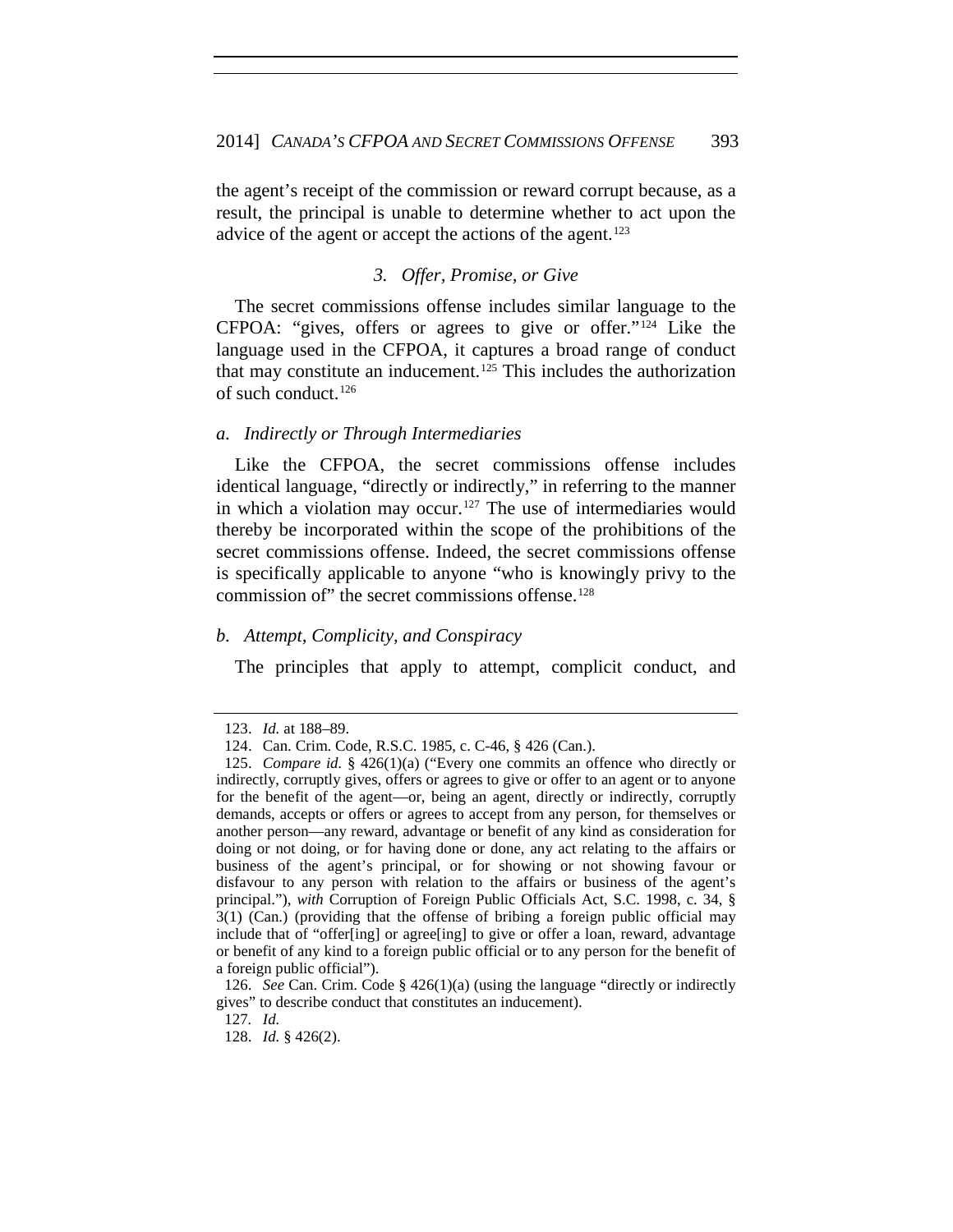conspiracy with respect to a violation of the CFPOA also apply to violations of the secret commissions offense.<sup>[129](#page-25-0)</sup>

#### *4. Agency Relationship*

The secret commissions offense seeks to address improper inducements "for doing or not doing, or for having done or not done, any act relating to the affairs or business of the agent's principal, or for showing or not showing favour or disfavour to any person with relation to the affairs or business of the agent's principal."[130](#page-25-1) In essence, the inducement seeks to cause an agent to breach his or her fiduciary relationship with the principal.

The secret commissions offense is designed to protect the integrity of the fiduciary relationship between a principal and agent.<sup>[131](#page-25-2)</sup> Whether the intended recipient of the improper inducement is a foreign public official is not relevant to a violation. The critical factor is whether the intended recipient of the improper inducement is an agent.[132](#page-25-3) In this regard, "[t]he simple, unrestricted language used in the [secret commissions statute] was intended . . . to capture a broad array of relationships predicated on a relationship of trust between agent and principal, including the basic employee/employer relationship."<sup>[133](#page-25-4)</sup>

As a result, in some situations, the secret commissions may be used as an alternative offense to a violation of the CFPOA when it is unclear whether the intended recipient is an employee or agent of a

<span id="page-25-0"></span><sup>129.</sup> *See* Interpretation Act, R.S.C. 1985, c. I-21, § 34(2) (Can.) (specifying that "[a]ll provisions of the Criminal Code relating to indictable offences apply to indictable offences created by an enactment . . . except to the extent that the enactment otherwise provides").

<sup>130.</sup> Can. Crim. Code § 426(1)(a).

<span id="page-25-2"></span><span id="page-25-1"></span><sup>131.</sup> *See* R. v. Kelly, [1992] 2 S.C.R. 170, 183 (Can.) (affirming the importance of the agency relationship in modern society and that Canada Criminal Code § 426 "acknowledges both the importance of the agency relationship and the necessity of preserving the integrity of that relationship").

<span id="page-25-3"></span><sup>132.</sup> *See id.* (discussing the manner in which Section 426 of the Canada Criminal Code protects the fiduciary relationship between agent and principle while giving no indication that the agent's status as a foreign public official or lack thereof has any bearing on determining whether an offense has been committed under the section).

<span id="page-25-4"></span><sup>133.</sup> R. v. Saundercook-Menard, 2007 CarswellOnt 28, ¶ 23 (Can. Ont. S.C.J.) (WL).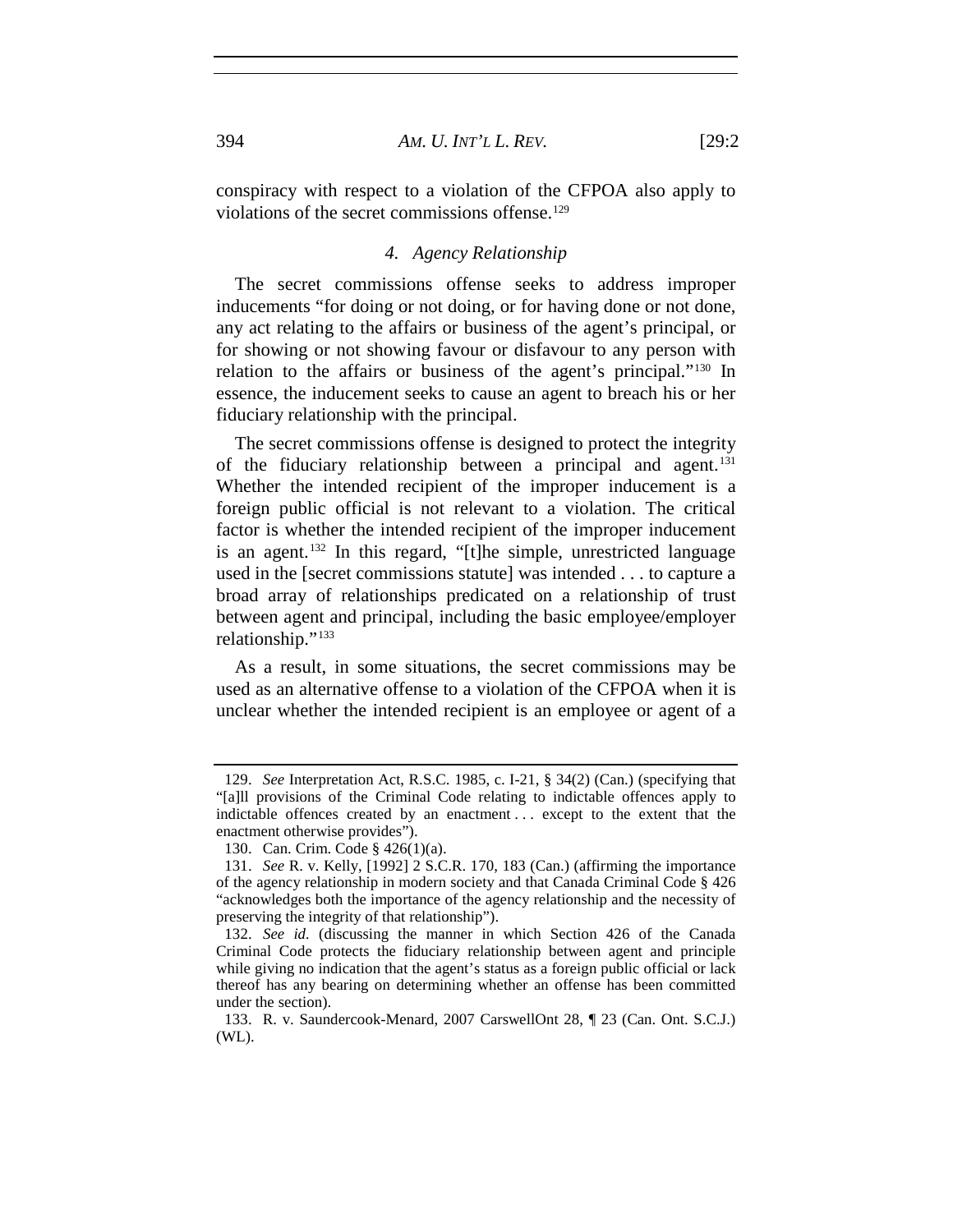parastatal or even a public international organization.<sup>[134](#page-26-0)</sup> The determining factor is whether an agency relationship exists and not whether the principal is a parastatal or foreign public official.

## *5. Any Undue Pecuniary or Other Advantage*

Like the CFPOA, the secret commissions offense is similarly broad in terms of what might be considered a benefit. The statute specifically provides that "any reward, advantage or benefit of any kind" may constitute the improper inducement.<sup>[135](#page-26-1)</sup>

## *6. Affairs or Business of the Agent's Principal*

The secret commissions offense is not restricted to business activities. Nor is the offense limited to for-profit activities. Instead, it has a far broader application to the "affairs or business of the agent's principal."<sup>[136](#page-26-2)</sup>

#### D. EXCEPTIONS AND AFFIRMATIVE DEFENSES

The statutory exceptions to the CFPOA do not apply to the secret commissions offense.[137](#page-26-3) Given the secret commissions offense's status as an indictable offense, no statute of limitations period applies. However, common law defenses like duress may be applicable.<sup>[138](#page-26-4)</sup>

<sup>134.</sup> Can. Crim. Code § 426(1)(a).

<sup>135.</sup> *Id.*

<span id="page-26-2"></span><span id="page-26-1"></span><span id="page-26-0"></span><sup>136.</sup> *Id.*; *see, e.g.*, R. v. Garcia*,* [2002] A.J. No. 1262 (Can. Alta. Prov. Ct.) (finding that a senior immigration inspector employed by the U.S. Immigration and Naturalization Service office in Alberta, Canada violated the secret commissions offense when he accepted payments in exchange for approval of U.S. work authorization applications for employees of the companies that paid him).

<span id="page-26-3"></span><sup>137.</sup> The statutory exceptions to the CFPOA include the local law defense, Corruption of Foreign Public Officials Act, S.C. 1998, c. 34, § 3(3)(a) (Can.), and the reasonable business expense defense. *Id.*  $\S$  3(3)(b). Though not directly applicable to the secret commissions offense, the underlying considerations associated with the exceptions to the CFPOA may be a factor as to whether there may be a violation of the secret commissions offense. For example, the payment of reasonable expenses is less likely to be suggestive of corrupt intent or reflective of secretive behavior.

<span id="page-26-4"></span><sup>138.</sup> *See* discussion, *supra* Part II.D.5.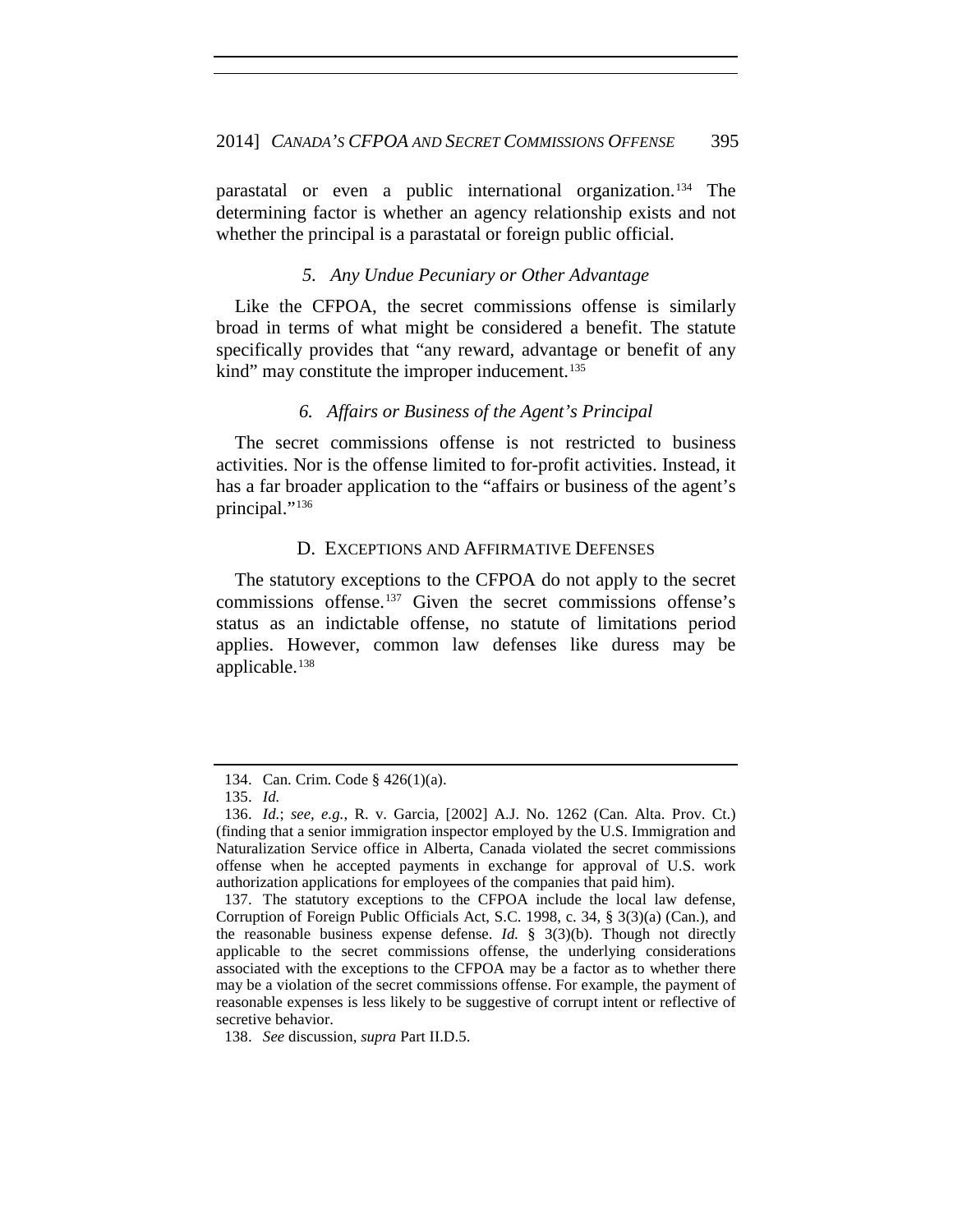## IV. SANCTIONS

#### A. CRIMINAL PENALTIES

For an individual, the maximum penalty for a violation of the CFPOA is a fourteen-year term of imprisonment.[139](#page-27-0) This includes a violation of the new CFPOA record-keeping offense.[140](#page-27-1) For a violation of the secret commissions offense, the maximum penalty is a five-year term of imprisonment.<sup>[141](#page-27-2)</sup> A court has the discretion to also impose a fine on an individual and a legal entity with there being no upper limit on the amount of the fine.<sup>[142](#page-27-3)</sup> For an individual, one consideration is whether the individual has the ability to pay the fine or discharge it. $143$ 

For an organization, a court has the discretion to prescribe conditions of probation which may include making restitution, $144$ implementing compliance measures, $145$  reporting to the court on the implementation of the compliance measures,  $146$  identifying an officer responsible for the implementation of the compliance measures, $147$ requiring public disclosure regarding the conviction and compliance measures,<sup>[148](#page-27-9)</sup> and ordering whatever other measures it deems necessary to prevent a recurrence.<sup>[149](#page-27-10)</sup>

Proceeds of crime, including a violation of the CFPOA or secret commissions offense, may be forfeited.[150](#page-27-11) The "proceeds" of crime are "calculated on the basis of the 'benefit received' from the unlawful activity, rather than the 'net profit' from the transaction."[151](#page-27-12)

<span id="page-27-4"></span>143. Can. Crim. Code § 734(2).

- <span id="page-27-6"></span>145. *Id.* § 732(3.1)(b).
- <span id="page-27-8"></span><span id="page-27-7"></span>146. *Id.* § 732(3.1)(d).
- 147. *Id.* § 732(3.1)(e).
- <span id="page-27-9"></span>148. *Id.* § 732(3.1)(f)(i)–(iii).
- <span id="page-27-10"></span>149. *Id.* § 732(3.1)(g).
- <span id="page-27-11"></span>150. *Id.* § 462.37(1).
- <span id="page-27-12"></span>151. *Canada Phase 3 Report*, *supra* note [16,](#page-5-5) ¶ 68.

<sup>139.</sup> Corruption of Foreign Public Officials Act (Can.) § 3(2).

<sup>140.</sup> *See* Can. Crim. Code, R.S.C. 1985, c. C-46, § 4(1)–(2) (Can.).

<sup>141.</sup> *Id.* § 426(3).

<span id="page-27-3"></span><span id="page-27-2"></span><span id="page-27-1"></span><span id="page-27-0"></span><sup>142.</sup> *See id.* §§ 734, 735(1)(a); *see, e.g.*, R. v. Griffiths Energy Int'l, [2013] A.J. No. 412 (Can. Alta. Q.B.); R. v. GEI, Agreed Statement of Facts, *supra* note [53,](#page-11-7) ¶¶ 15–16, 19, 21 (citing GEI's self-disclosure, its level of cooperation, and its implementation of remedial measures as factors in reducing the level of the fine imposed).

<span id="page-27-5"></span><sup>144.</sup> *Id.* § 732(3.1)(a).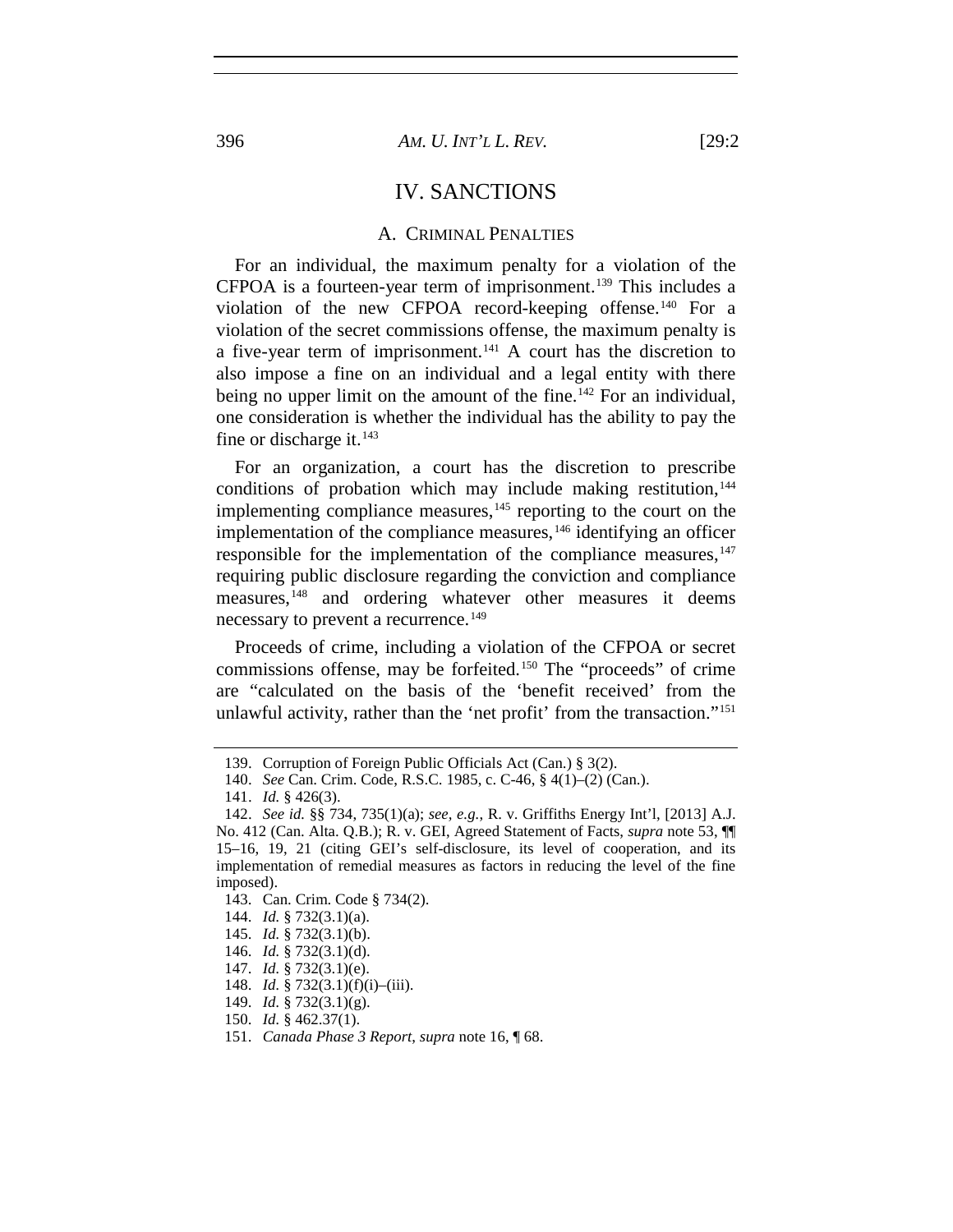Forfeiture is premised on the "balance of probabilities."[152](#page-28-0) Similarly, crime-related property is also subject to forfeiture.<sup>[153](#page-28-1)</sup>

## B. CIVIL PENALTIES AND ADMINISTRATIVE SANCTIONS

Civil and administrative sanctions may follow from a conviction for a violation of the CFPOA. A permanent debarment now automatically follows from a conviction under the CFPOA.[154](#page-28-2) Public Works and Government Services Canada will no longer enter into a contract or real property transaction, or accept bids from companies convicted of a violation of the CFPOA.[155](#page-28-3)

## C. MONEY LAUNDERING

A violation of the CFPOA or the secret commissions offense is a "designated offence" fully subject to Canada's money laundering statute.<sup>[156](#page-28-4)</sup> The money laundering statute applies to every one

who uses, transfers the possession of, sends or delivers to any person or place, transports, transmits, alters, disposes of or otherwise deals with, in any manner and by any means, any property or any proceeds of any property with intent to conceal or convert that property or those proceeds, knowing or believing that all or a part of that property or of those proceeds was obtained or derived directly or indirectly as a result of [a violation of the CFPOA].<sup>[157](#page-28-5)</sup>

A term of imprisonment of ten years can be imposed on an individual

<span id="page-28-5"></span>157. *Id.*

<sup>152.</sup> Can. Crim. Code § 462.37(1).

<sup>153.</sup> *Id.* § 490.1.

<span id="page-28-2"></span><span id="page-28-1"></span><span id="page-28-0"></span><sup>154.</sup> *Integrity Provisions*, PUBLIC WORKS AND GOVERNMENT SERVICES CANADA, https://buyandsell.gc.ca/policy-and-guidelines/policy-notifications/PN-107 (last modified Dec. 17, 2012).

<span id="page-28-3"></span><sup>155.</sup> *Id.*; *see Canada Follow-up to the Phase 3 Report*, *supra* note [17,](#page-5-6) at 7 (mandating that companies "provide consent stating that neither they, nor those on the Board of Governors for their company, nor any of their affiliates have ever committed certain acts or offences," including bribery of a foreign public official, before receiving a Public Works and Government Services Contract). *But see id.* (providing an exception for anyone who has "received a pardon, or capacities restored by Governor-in-Council").

<span id="page-28-4"></span><sup>156.</sup> *See* Can. Crim. Code § 462.3(1)(a) (defining "designated offence" as "any offence that may be prosecuted as an indictable offence under this or any other Act of Parliament, other than an indictable offence prescribed by regulation"); *see also id.* § 462.31 (laying out the elements of laundering proceeds of crime).